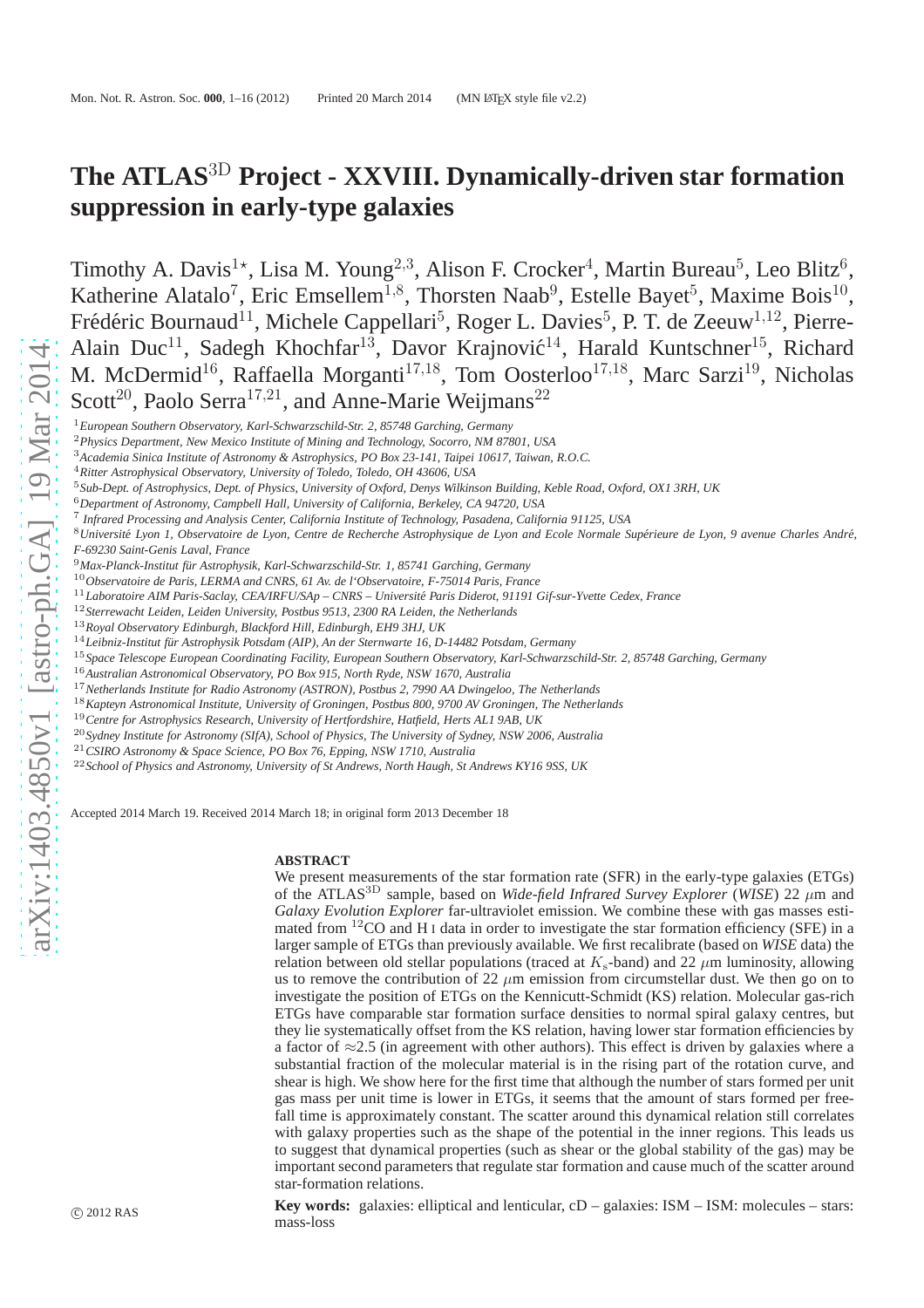# **1 Introduction**

Star formation is a fundamental process, responsible for converting the soup of primordial elements present after the big bang into the universe we see around us today. Despite this, debate still rages about the way star formation proceeds, and the role (if any) that environment plays in its regulation. For instance, high-redshift starbursts seem to convert gas into stars much more efficiently than local disc galaxies (Daddi et al. 2010; Genzel et al. 2010). This increased efficiency may be explained by a change in gas properties (e.g the high fraction of gas at high volume densities in starbursts), or may be an artefact of the imperfect methods we have of estimating star-formation rates, and tracing molecular hydrogen (Genzel et al. 2012).

Atomic gas is present in  $\approx$ 32% of early-type galaxies (ETGs; Bottinelli & Gouguenheim 1977; Knapp, Turner & Cunniffe 1985; Morganti et al. 2006; di Serego Alighieri et al. 2007; Grossi et al. 2009; Oosterloo et al. 2010; Serra et al. 2012), dust in ≈60% (Colbert, Mulchaey & Zabludoff 2001; Smith et al. 2012; Agius et al. 2013), and molecular gas in 22% (Combes, Young & Bureau 2007; Welch, Sage & Young 2010; Young et al. 2011, hereafter Paper IV). Low level residual star formation has also been detected through studies of UV emission (e.g. Yi et al. 2005; Kaviraj et al. 2007; Salim & Rich 2010; Wei et al. 2010), optical emission lines (e.g. Crocker et al. 2011) and infra-red emission (e.g. Knapp et al. 1989; Combes, Young & Bureau 2007; Temi, Brighenti & Mathews 2009, hearafter T09; Shapiro et al. 2010).

Typically ETGs have much smaller fraction of molecular gas to stellar mass than spirals. This average fraction appears to decrease with increasing galaxy bulge fraction (Cappellari et al. 2013a, hereafter Paper XX; see also Saintonge et al. 2012). This suggests a connection between bulge formation and galaxy quenching, as also suggested by optical studies (Bell et al. 2012). However the decrease of the molecular gas fraction does not seem to be the only factor making ETGs red. In fact, even at fixed gas fraction, molecule-rich ETGs form stars less efficiently than normal spirals, and very much less efficiently than high-redshift starburst galaxies (Saintonge et al. 2011, 2012; Martig et al. 2013, hereafter Paper XXII). Such a suppression would help explain how objects in the red sequence can harbour substantial cold gas reservoirs for a long period of time, without becoming significantly blue. A similar suppression of star formation may also be ongoing in the central parts of our own Milky Way (Longmore et al. 2013), suggesting this may be a general process in spheroids and/or dense stellar environments. The physics of whatever process is causing this suppression of star formation is, however, unknown. The deep potential wells of these objects could hold gas stable against collapse (dubbed 'morphological-quenching'; Martig et al. 2009), or strong tidal fields and streaming motions could pull clouds apart (e.g. Meidt et al. 2013; Kruijssen et al. 2013), lowering the observed SFE.

In this work we use data from the ATLAS<sup>3D</sup> project to investigate if local ETGs do display a lower SFE than local spirals, and if so what may be driving this suppression.  $ATLAS<sup>3D</sup>$  is a complete, volume-limited exploration of local (<42 Mpc) ETGs (Cappellari et al. 2011a, hereafter Paper I). All 260 ATLAS3D sample galaxies have measured total molecular gas masses (or upper limits; from IRAM 30m CO observations presented in Paper IV). H I masses are also available for the northern targets (from Westerbork Synthesis Radio Telescope, WSRT, observations; Serra et al. 2012, hereafter Paper XIII). To estimate the SFR in these objects, we utilise data from the *Wide-field Infrared Survey Explorer* (*WISE*; Wright et al. 2010) all sky survey at 22 µm, and from the *Galaxy Evolution Explorer* (*GALEX*) in the far ultraviolet (FUV).

Section 2 presents the data we use in this work, and describes how derived quantities are calculated. Section 3 presents our results, where we investigate the 22  $\mu$ m emission from CO non-detected ETGs, and the star formation activity in objects with a cold ISM. Section 4 discusses these results, and what we can learn about star formation and the evolution of ETGs. Section 5 presents our conclusions.

#### **2 Data**

In this paper we consider the ATLAS<sup>3D</sup> sample of ETGs. This sample was carefully selected based on morphology to include every early-type object (brighter than -21.5 in  $K_s$ -band) visible from the William Herschel Telescope, out to a distance of 42 Mpc, and is thus a complete, volume-limited sample. More information on the sample selection can be found in Paper I. In this work we consider two sub-samples, those galaxies with a detected molecular ISM that can provide fuel for star formation (from Paper IV), and those without. Here we consider entire galaxies in an integrated manner. A spatially-resolved star-formation analysis will be presented in a future work. To estimate the star formation efficiency in these objects, we require both molecular and atomic gas masses, tracers of obscured and un-obscured star formation, and sizes for the regions concerned. We describe below how these were obtained.

### **2.1 Molecular gas masses**

The CO(1-0) and CO(2-1) lines were observed in every galaxy in the ATLAS<sup>3D</sup> sample at the IRAM-30m telescope, and 56 objects were detected (for full details see Paper IV). From these observations we have estimated molecular gas masses for the detected galaxies, using a Galactic  $X_{\text{CO}}$  factor of  $3 \times 10^{20}$  cm<sup>-2</sup> (K km  $(s^{-1})^{-1}$  (Dickman, Snell & Schloerb 1986). We return to discuss this assumption later, but as ETGs usually have high stellar metallicities such a value is a priori reasonable. Making this assumption, we found molecular gas reservoirs with masses between  $10^6$  and  $10^{9.5}$   $M_{\odot}$ , as tabulated in Paper IV. We were also able to place limits on the amount of molecular gas of CO non-detected objects, finding upper limits between  $10^6$  and  $10^8$   $M_{\odot}$  (for objects at different distances).

These observations were single pointings at the galaxy centres, with a beam size of  $\approx 22''$  for the CO(1-0) transition (used to calculate the molecular gas masses). In some objects the molecular gas distribution was later shown to be more extended than the 30m telescope beam (see Davis et al. 2013a, hereafter Paper XIV, for an analysis of the total molecular gas extent in these objects). In these cases, we use total interferometric CO fluxes from Alatalo et al. (2013, hereafter Paper XVIII). In principle it is possible that these interferometric observations resolved out some emission, which would make our CO masses lower limits. The correction for molecular material outside the beam of our single-dish observations is much more significant, however, and so we consider it better to use the interferometric fluxes where possible. As the CO is not generally extremely extended, we do not expect the amount of flux resolved out to be large, so this should not affect our conclusions. In objects without interferometric observations, we used the single-dish CO fluxes to estimate the masses. Our size estimates (described below) suggest that very few of these unmapped objects have extended gas reservoirs, so these 30m telescope measurements are unlikely to miss substantial amounts of molecular material.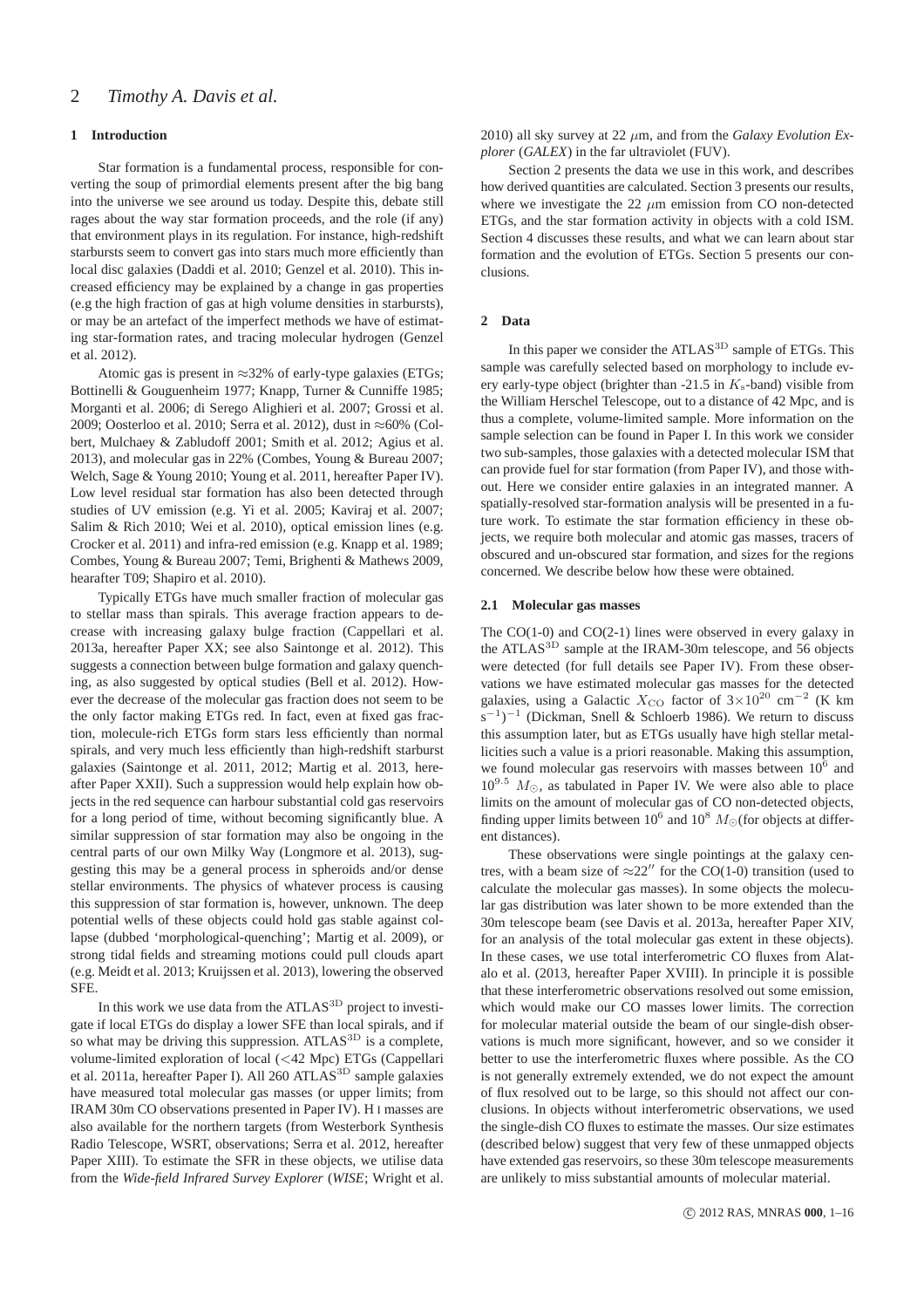# **2.2 Atomic gas masses**

As presented in Paper XIII, all ATLAS<sup>3D</sup> field galaxies above a declination of 10◦ were observed with the WSRT, with a resolution of <sup>≈</sup>35′′. For Virgo cluster objects we take the data from the ALFALFA survey (di Serego Alighieri et al. 2007), as documented in Paper XIII. Most of the molecular discs studied here are smaller than 35′′, so we assume that only the H <sup>I</sup> gas mass detected in the innermost beam is important. The central H I mass used here is listed in Table A1 of Young et al (2013). In many cases the H I in the central regions is unresolved. When calculating the combined gas surface density we assume that the H<sub>I</sub> is cospatial with the CO. In galaxies with large H I discs (Class "D" in Paper XIII), we assume that the H I disc has a uniform surface density over the entire inner beam. This is an assumption, but has been shown to be reasonable in other galaxies, where H I emission saturates in the inner parts of the discs (e.g. Wong & Blitz 2002; Bigiel et al. 2008). In objects below a declination of 10°, where we have no H<sub>I</sub> observations, we assume that the H I mass is negligible. We expect this assumption to be reasonable, given that the other objects we study here are all molecular-gas dominated in the inner parts.

### 2.3 22  $\mu$ **m** fluxes

Emission at  $\approx$  20-25  $\mu$ m traces warm dust, that is present around hot newly-formed stars, in the ejected circumstellar material around hot old stars, and in AGN torii. If one can correct for the emission from old stars (in the absence of strong AGN), the  $\approx$ 20-25  $\mu$ m emission can provide a sensitive estimate of the amount of obscured star formation in our systems.

Here we use 22  $\mu$ m fluxes from the *WISE* catalogue (Wright et al. 2010) all sky data release. We chose to use *WISE* 22  $\mu$ m rather than *Spitzer* 24  $\mu$ m observations as the *WISE* data are available for every source in our sample, at a reasonably uniform depth (and Ciesla et al. 2014 have shown that where multiple measurements exist the scatter between *Spitzer* 24 µm and *WISE* 22 µm fluxes is low). We downloaded the *WISE* 22  $\mu$ m catalogue profile fit magnitudes (*w4mpro*) and aperture magnitude values (parameter *w4gmag*) from the *WISE* catalogue (Wright et al. 2010). The aperture values are calculated using elliptical apertures defined from the position, size and inclination of the galaxy from the Two Micron All Sky Survey (2MASS Skrutskie et al. 2006) Extended Source Catalog (XSC; Jarrett et al. 2000), and enlarged by the *WISE* team to correct for the larger point-spread function of the *WISE* satellite. See the *WISE* documentation† for full details of these magnitudes.

As some of our sources are (marginally) extended compared to the *WISE* beam, and the profile fit magnitudes are known to underestimate the true flux for extended sources, we preferentially use the aperture flux values (parameter *w4gmag*). In CO-detected objects we verified that the apertures used in the catalogue are always larger than the CO distribution. In a few objects (usually the most starforming objects with compact gas reservoirs) the profile fit magnitudes retrieve more flux, and so we instead use these *w4mpro* values. The 22  $\mu$ m fluxes we measure for each object (and the respective errors, as listed in the catalogue) are listed in Table 1 for our CO detected sample. For the CO non-detected sample we always use the aperture magnitudes, and list the derived 22  $\mu$ m luminosities in Table A1. The method we use to calculate star formation rates while removing the contribution of old stars is discussed in Sections 3.1 and 3.2.

# **2.4 FUV fluxes**

FUV light is emitted primarily by young O and B stars, and hence traces star formation activity over the last  $\approx 0.1$  Gyr. In the most massive and old ETGs, the UV-upturn phenomenon is observed, in which additional FUV light is emitted by an older population of stars (likely post-asymptotic giant branch stars; Yi 2008; Bureau et al. 2011). The light from this phenomenon is diffuse, following the old population, and is energetically unimportant if even lowlevel star formation is present (Yi et al. 2005). Thus we do not expect this phenomenon to substantially affect measurements of star formation derived from FUV in this work. If it were to have an effect, however, it would formally make our star formation estimates upper limits.

FUV magnitudes for the star-forming galaxy sample used in this work were obtained from the *GALEX* catalog server, release GR7. Where multiple observations of the same target exist, we always used the deepest observation. These magnitudes are corrected for foreground extinction assuming the Milky Way E(B-V) values from Schlegel, Finkbeiner & Davis (1998) scaled to UV using  $A_{\text{FUV}} = 8.24$  E(B-V) (Gil de Paz et al. 2007). The FUV flux measured for each object (and its error) is listed in Table 1. The method used to calculate star formation rates is discussed in Section 3.2.

#### **2.5 Source sizes**

To estimate the mean surface density of gas and star formation tracers, one needs to know the total area over which they are distributed. For most of the objects in our star-forming sample, the area can be directly estimated from the size of the molecular gas reservoir seen in our interferometric CO observations. This size is listed in Column 3 of Table 1 in Paper XIV‡. The typical gas reservoir is found to have a radial extent of  $\approx$ 1 kpc. In Paper XIV we also present a 'beam corrected' size for the CO reservoirs, but as such a process is intrinsically uncertain we here choose to use the observed measured extents (making our adopted sizes formally upper limits). If at our resolution the gas appears to be in a disc, the area is estimated assuming the gas is in a flat circular disc, with a diameter given by the observed major-axis length. Where our observations reveal rings of gas (either spatially or in velocity space; see Paper XIV and Paper XVIII), the rings are assumed to have a radial width of 200 pc. This is an assumption based purely on the size of the rings that are visible in optical images in some well-resolved cases (e.g. NGC 4324). If the molecular rings were smaller, the surface density of gas used would be underestimated. The galaxies in which we make this correction are NGC 2685, NGC 2764, NGC 3626, NGC 4324 and NGC 5866.

For those objects where only single-dish molecular gas data exist, we estimate the area of the star-forming regions using resolved images of gas and/or star-formation tracers. In this work we estimate the size of these regions using the highest resolution tracer available. Where possible we use *Hubble Space Telescope* (*HST*) images of UV emission, or unsharp-masked optical *HST* images that pick out patchy dust (that has been shown to be almost always cospatial with the cold gas, occasionally slightly more extended; Paper XVIII). Where *HST* observations are not available, we use the size of the FUV-emitting region, as estimated from *GALEX* images (resolution  $\approx 6''$ ), the size of strong Balmer line emitting regions in our SAURON integral field unit observations (resolution

<sup>†</sup> http://wise2.ipac.caltech.edu/docs/release/allsky/ - accessed 30/05/13

<sup>‡</sup> In the published version of Paper XIV the size entries for several galaxies were incorrect. We here use the correct  $D_{CO}$  values of 20<sup> $\prime\prime$ </sup> for NGC4150 and 21" 2 for NGC4526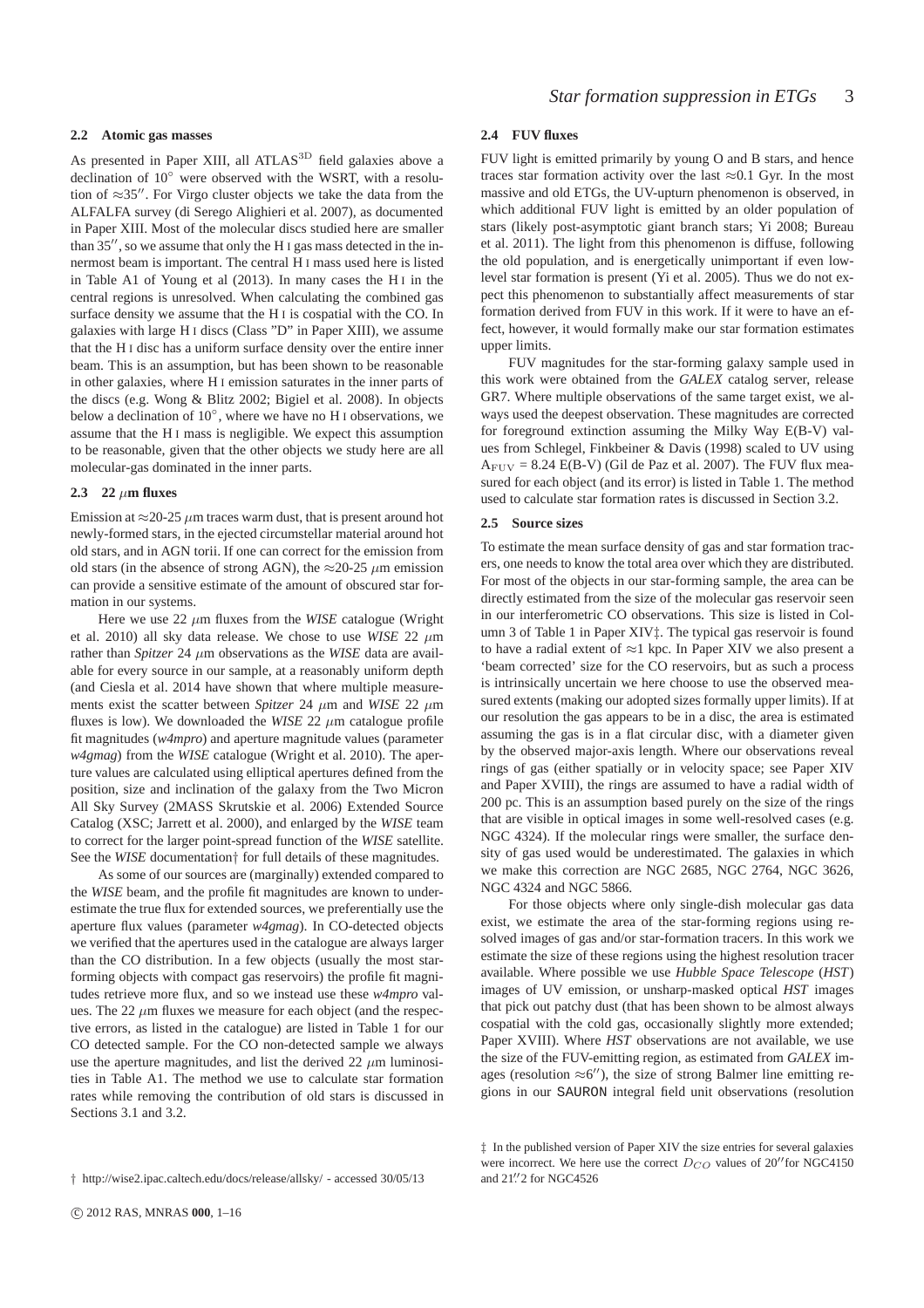

**Figure 1.** 22  $\mu$ m *WISE* luminosities of the ATLAS<sup>3D</sup> galaxies plotted against their  $K<sub>s</sub>$ -band luminosities. Blue circles are galaxies with detected molecular gas; red circles are those ETGs without a detected molecular ISM. The best-fit to the ATLAS<sup>3D</sup> galaxies without a detected molecular ISM is shown as a black solid line. The typical error on each point is shown in the bottom-right corner of the plot.

 $\approx$ 1-2<sup>''</sup>), or the size of the 24  $\mu$ m emission in *Spitzer* images (resolution  $\approx$ 6"). The source sizes we measure, and the data these are based on, are listed in Table 1. We include the additional uncertainty in size coming from the limited spatial resolution of some of these data, as shown in Table 1. We use these source sizes to estimating the surface densities of both star formation and gas tracers.

# **3 Results**

#### **3.1 22** µ**m emission from CO non-detected ETGs**

As discussed above, the hot dust that gives rise to  $22 \mu m$  emission from galaxies occurs both in the birth clouds around newly formed massive stars and in the circumstellar ejecta of old stars. T09 studied the 24  $\mu$ m emission of 18 CO non-detected elliptical galaxies from the SAURON galaxy sample (de Zeeuw et al. 2002; a subset of the sample studied here). They found that the 24  $\mu$ m emission from these objects correlates well with the  $K_s$ -band luminosity (a proxy for stellar mass), as would be expected from emission from an old stellar population.

We here reproduce such a correlation in Figure 1, but using  $22 \mu m$  *WISE* luminosities for all 260 galaxies of the ATLAS<sup>3D</sup> sample. Our sample galaxies that contain no detectable molecular ISM are shown as red circles, while molecular gas-rich objects are shown in blue. A typical error bar is shown in the bottom-right corner of the plot. The  $K_s$ -band luminosity of each object has been estimated from its 2MASS  $K_s$ -band magnitude, assuming that the absolute magnitude of the Sun at  $K_s$ -band is 3.28 mag (Table 2.1 of Binney & Merrifield 1998). To be consistent with the other papers in this series, we use the  $K_{s,\text{total}}$  magnitude (parameter k\_m\_ext from the 2MASS catalogue; Jarrett et al. 2000; Skrutskie et al. 2006), as tabulated in Paper I. These  $K_{s, total}$  magnitudes are measured over large apertures, to include the total flux from the galaxy using the techniques developed in Kron (1980) and curves-of-growth (see Jarrett et al. 2000 for further details). Distances to these galaxies are given in Paper I. The *WISE* and 2MASS luminosities we derived for the sample objects are listed in Table A1.

Our CO non-detected galaxy sample shows a clear correlation with galaxy luminosity, but with a significant scatter. Galaxies with molecular gas show no clear correlation between their 22  $\mu$ m emission and stellar luminosity, but always lie above the mean location of the CO non-detected galaxies for any given stellar luminosity, strengthening our suspicion that the bulk of their 22  $\mu$ m emission is star-formation related. Some galaxies in our CO non-detected sample ( $\approx$ 10%) also lie well above the relation formed by the majority of the CO non-detections. Some these galaxies lie systematically at the edge of our survey volume, where our molecular gas detection limit is highest, and are thus likely star-forming systems which lie below our CO detection limit. Others have young stellar population ages in their central parts (suggesting they may have been star-forming in the recent past) or have active AGN. We discuss these objects in more detail in Figure 2 and below.

We conduct a robust fit (using the LTS LINEFIT§ routine described in Cappellari et al. 2013b; hereafter Paper XV) to determine the mean amount of 22  $\mu$ m emission caused by old stellar populations at each stellar mass. The coefficients of the best fit relation are shown in Equation 1, and the systems that were considered outliers are indicated with a cross in Table A1. We note that doing a simple fit including all the outliers (that are likely star-forming) would slightly change the slope of the derived relation, but would not alter our conclusions.

$$
\log \left( \frac{L_{22\mu \text{m}, \text{passive}}}{\text{ergs s}^{-1}} \right) = (1.00 \pm 0.04) \log \left( \frac{L_{K_s}}{L_{\odot}} \right) + (30.45 \pm 0.46)(1)
$$

In order to estimate the amount of 22  $\mu$ m emission arising exclusively from star formation in our CO detected sample, we subtract off the contribution of the passive stellar populations (following T09):

$$
L_{22\mu\text{m,SF}} = L_{22\mu\text{m,obs}} - L_{22\mu\text{m,passive}},\tag{2}
$$

where  $L_{22\mu m, passive}$  is obtained from the  $K_{s, total}$  luminosity via Equation 1.

For CO non-detected galaxies, the scatter around the best-fit relation in figure 1 is large ( $\approx 0.4$  dex), larger than the expected uncertainty in either luminosity. We searched for an astrophysical explanation for this intrinsic scatter. Galaxies with no detected molecular ISM that have large H I discs, clouds or disturbed H I distributions do not show any enhancement in 22  $\mu$ m emission over and above that expected for a passive population. Galaxies with small H I discs do lie above our best-fit relation for CO non-detected objects, consistent with having some small but non-negligible contribution from star formation at 22  $\mu$ m, but as only two cases are present in our sample these objects do not drive the intrinsic scatter observed.

When controlling for stellar luminosity, the offsets above and below the line defined in Equation 1 for the CO non-detected sample do not correlate with stellar kinematic quantities (Krajnović et al. 2011; Emsellem et al. 2011), ionised-gas quantities, or measures of galaxy environment (Cappellari et al. 2011b). Stellar population age (or equivalently the strength of  $H\beta$  absorption; McDermid et al., 2013) does show a weak trend (Figure 2, left panel), in that the systems with the youngest  $( $4 \text{ Gyr}$ )$  mean stellar populations (detected in any aperture) tend to lie above the best-fit relation (likely due to a larger number of AGB stars, that are important sources of dust creation from a stellar population). However the vast majority of galaxies in our CO non-detected sample are dominated by older stellar populations, and the residuals around Equation 1 do not correlate with age beyond 4 Gyr. Mathews et al. (2013) found

<sup>§</sup> available at http://www-astro.physics.ox.ac.uk/ mxc/idl/#lts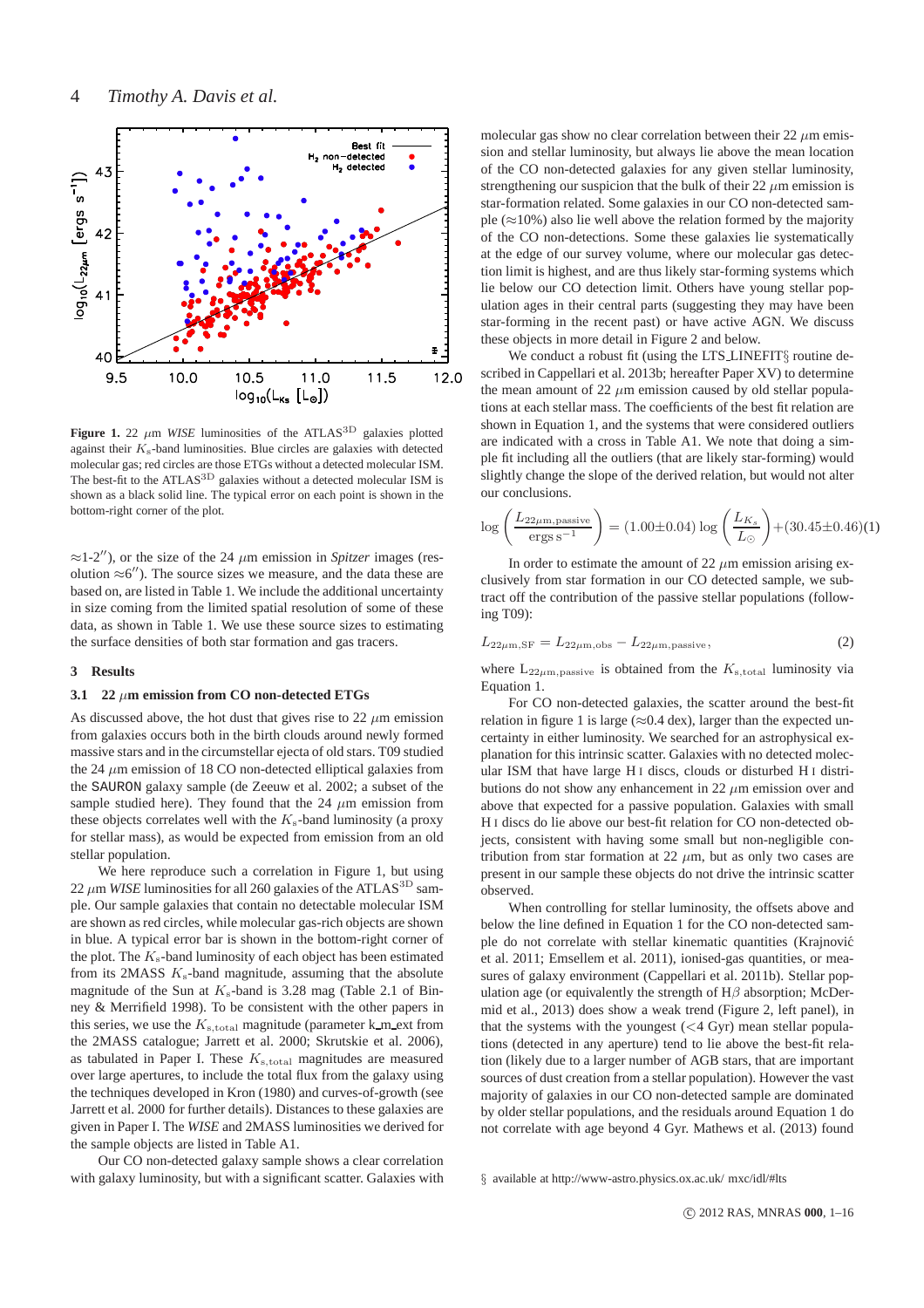

**Figure 3.** Comparison of SFRs derived using *WISE* 22 µm emission only, and *WISE* 22  $\mu$ m combined with *GALEX* FUV emission for our starforming galaxy sample. The solid line shows the 1:1 relation to guide the eye.

that the metallicity of the stellar population is an important driver of the scatter in this relation at fixed mass. With a larger sample of objects we are unable to reproduce this trend (Figure 2, centre panel).

Our CO non-detected galaxy sample does not contain many strong active galactic nuclei (AGN), but lower luminosity nuclear activity could contribute to the scatter seen in Figure 1 (as the torus region of an AGN emits in the mid-infrared; e.g. Rujopakarn et al. 2010). The 31 galaxies in our CO non-detected sample that have radio cores in the Faint Images of the Radio Sky at Twenty-Centimeters (FIRST) survey (Becker, White & Helfand 1995) do tend to lie above our best fit-relation (see Figure 2, right panel). Removing galaxies with radio cores does not substantially affect our best-fit (Equation 1). Almost all the X-ray-bright AGN identified in our sample (by Sarzi et al. 2013) also have a molecular ISM, so they do not contribute to the scatter discussed here. The presence of central ionised-gas velocity dispersion peaks often correlates with low level nuclear activity (Sarzi et al., in prep), but we do not see any clear trend in the residuals of galaxies with such an enhancement.

# **3.2 Star-formation rates**

Many different conversions exist to convert an observed flux in a given waveband to a SFR. These are primarily empirical conversions, often based on observations of nearby galaxies. Consistency between SFR estimates made using different tracers is thus only likely if the conversions are calibrated against the same set of sample galaxies. Here we use the results of Calzetti et al. (2007) to estimate SFRs from our measured 22  $\mu$ m fluxes. We also use a combined relation from Hao et al. (2011) to estimate the SFR from *WISE* and *GALEX* data together. This combined relation extinction corrects the *GALEX* fluxes, using the total infrared to FUV luminosity ratio (IRX) method. This extinction correction is very important, as without it FUV SFRs can be underestimated by half an order of magnitude (see Hao et al. 2011 for full details). This allows us to estimate the contribution from both obscured and unobscured star formation (based on a Kroupa initial mass function, IMF, burst of age 1 Gyr). Both of these calibrations are formally for 24 µm *Spitzer*

observations, but the bandpasses of the *Spitzer* 24 µm and *WISE* 22  $\mu$ m filters (and the SEDs of galaxies in this region) are sufficiently similar that the error induced by using  $WISE$  22  $\mu$ m measurements should be minimal. Importantly, the star formation calibrations we use are both based on the *Spitzer* Infrared Nearby Galaxies Survey, and thus should be internally consistent. Using a SFR estimator derived specifically for *WISE* 22  $\mu$ m data but not calibrated on the same galaxy sample, such as that by Shi et al. (2012), would not change the conclusions of this paper.

When using 22  $\mu$ m fluxes in either of these two conversions considered we first remove the emission from the passive old stellar populations (using Equations 1 and 2, as discussed above). One CO-detected object falls below the correlation in Equations 1 and 2 (NGC2768), suggesting it has low amounts of obscured SF, and thus the 22  $\mu$ m band is dominated by emission from old stellar populations. We remove this object from our analysis of 22  $\mu$ m SFRs from this point on, but do include this object in the combined 22  $\mu$ m + FUV relations, by assuming its 22  $\mu$ m flux is zero (and hence all the star-formation is unobscured).

For each galaxy in our star-forming sample, we list both SFRs we estimate in Table 1. The errors in these SFRs are estimated through propagation of the uncertainties in the input quantities, and these are also listed in Table 1. The SFRs estimated from the  $22 \mu m$  emission alone agree well within the errors with those estimated from FUV emission combined with 22  $\mu$ m emission (see Figure 3). The ratio of the SFRs derived with and without the FUV does not show any correlation with galaxy mass, confirming that the UV-upturn phenomenon is not adversely affecting the UV-derived SFRs. The ratio of these two star-formation rates may weakly depend on the star-formation rate itself (the best fit relation with a fixed intercept between these two indicators has a slope of  $1.03\pm0.02$ ), but more data would be needed to confirm if this low significance trend is real. Overall, the agreement between these SFRs suggests ETGs have ratios of obscured and unobscured star formation similar to those of spiral galaxies.

# *3.2.1 Literature Comparison*

As part of the ATLAS<sup>3D</sup> survey, we have also estimated SFRs in some of these objects from *Spitzer* observations of (non-stellar) 8  $\mu$ m emission (Falcón-Barroso et al, in prep; including the earlier results of Shapiro et al. 2010).

Twenty-three of our molecular gas-rich sample have *Spitzer* measurements. The scatter between the 8  $\mu$ m and 22  $\mu$ m measures of star formation is larger than that between the two 22  $\mu$ m-based measures discussed above, but generally the agreement is good, with a scatter of  $\approx 0.4$  dex. The 8  $\mu$ m SFRs were estimated using the calibration of Wu et al. (2005), that is based upon a different galaxy sample, and this may be the cause of the larger scatter.

#### **3.3 Kennicutt-Schmidt relations**

Star-formation relations are usually given with respect to starformation rate and gas surface densities, i.e.  $\Sigma_{\rm SFR} \propto \Sigma_{\rm HI+H2}^{n}$ , where  $n$  is some power-law exponent. This is physically motivated by theoretical predictions that star formation depends on gas volume density (e.g. Schmidt 1959), and additionally removes the distance dependence of the relation. For a sample of local starforming spiral and starburst galaxies, Kennicutt (1998) (hereafter K98) found  $n = 1.4$  (the so-called Kennicutt-Schmidt relation), as shown below after correction to a Kroupa (2001) IMF:

$$
\log_{10} (\Sigma_{\rm SFR}) = (1.4 \pm 0.15) \log_{10} (\Sigma_{\rm HI+H_2}) - (3.76 \pm 0.12), \quad (3)
$$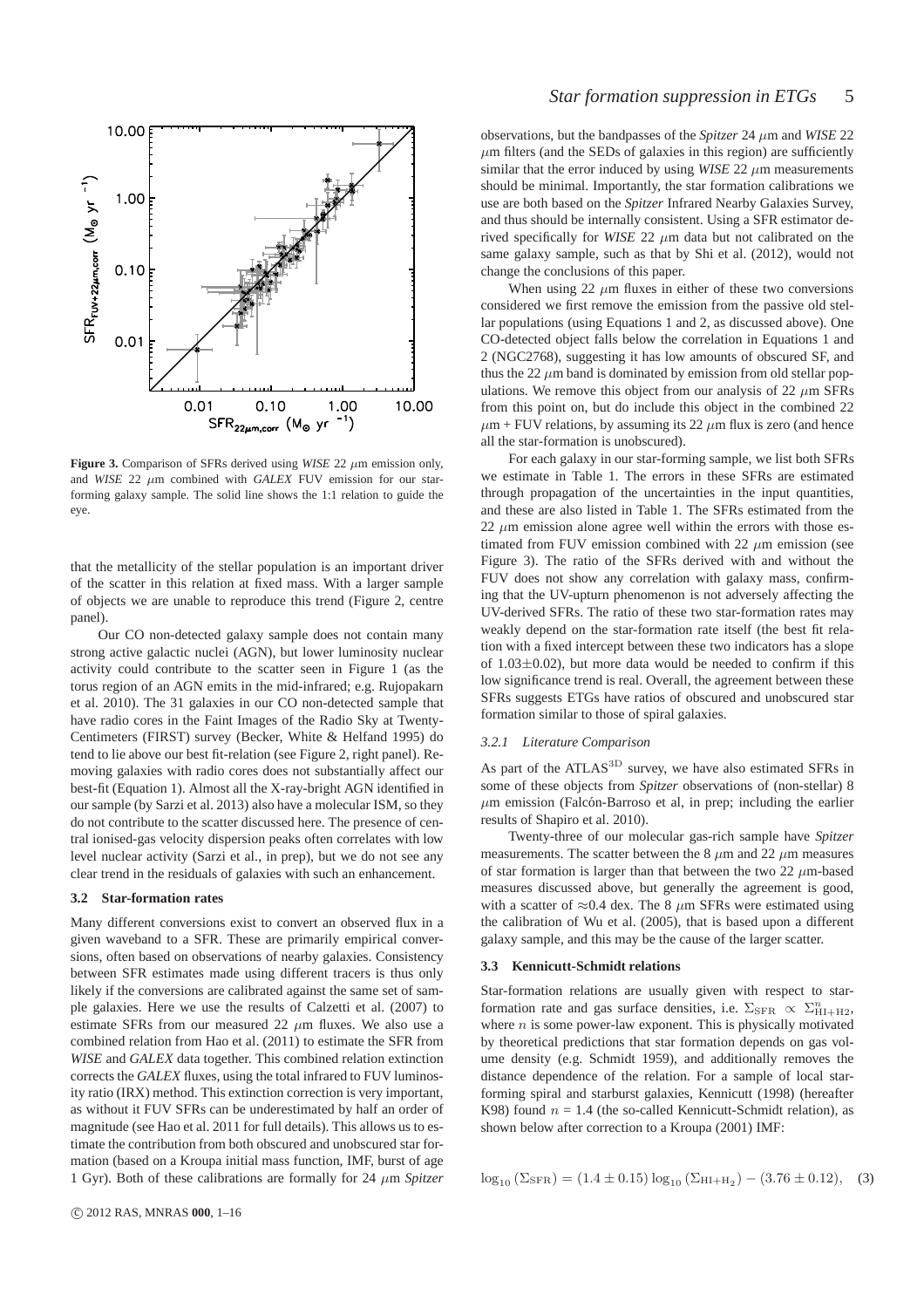**Table 1.** Properties of the star-forming ETG sample used in this work.

| Galaxy          | Area                | Source      | $\overline{\log \Sigma_{\rm HI+H_2}}$ | $\tau_{\rm dyn}$ | $\tau_{\rm ff}$ | $\rm{F}_{22\mu m}$ | $F_{22\mu m,corr}$ | $\rm F_{\rm FUV}$        | $\Sigma_{\rm SFR, 22 \mu m}$ | $\Sigma_{\rm SFR, FUV+22\mu m}$                     |
|-----------------|---------------------|-------------|---------------------------------------|------------------|-----------------|--------------------|--------------------|--------------------------|------------------------------|-----------------------------------------------------|
|                 | (kpc <sup>2</sup> ) |             | $(M_{\odot} \text{ pc}^{-2})$         | (Myr)            |                 | (mJy)              | (mJy)              | $(\mu Jy)$               |                              | $(\log M_{\odot} \text{ yr}^{-1} \text{ kpc}^{-2})$ |
| (1)             | (2)                 | (3)         | (4)                                   | (5)              | (6)             | (7)                | (8)                | (9)                      | (10)                         | (11)                                                |
| IC0676          | $2.51 \pm 0.83$     | <b>PXIV</b> | $2.31 \pm 0.22$                       | 66.1             | 8.1             | 550.0              | 545.5 $\pm$<br>3.7 | $238 \pm 4.1$            | $-0.51 \pm 0.19$             | $-0.46 \pm 0.18$                                    |
| IC0719          | $10.31 \pm 2.04$    | <b>PXIV</b> | $1.33 \pm 0.17$                       | 51.5             | 14.3            | 58.7               | 53.9 $\pm$ 0.4     | $652 \pm 27.6$           | $-1.68 \pm 0.14$             | $-1.76 \pm 0.12$                                    |
| IC1024          | $4.29 \pm 1.02$     | <b>PXIV</b> | $2.24 \pm 0.19$                       | 63.2             | 8.4             | 339.1              | $336.0 \pm 1.9$    | $652 \pm 8.6$            | $-0.91 \pm 0.15$             | $-0.93 \pm 0.14$                                    |
| <b>NGC0509</b>  | $3.81 \pm 1.36$     | $24 \mu m$  | $0.90 \pm 0.23$                       | 77.6             | 18.2            | 5.7                | $3.8 \pm 0.2$      | $2 \pm 0.8$              | -2.20 $\pm$ 0.20             | -2.54 $\pm$ 0.23                                    |
| <b>NGC0524</b>  | $3.76 \pm 0.97$     | <b>PXIV</b> | $1.39 \pm 0.19$                       | 18.3             | 13.7            | 51.5               | $2.8 \pm 1.9$      | $239 \pm 7.5$            | $-2.53 \pm 0.31$             | $-2.36 \pm 0.15$                                    |
| <b>NGC1222</b>  | $1.63 \pm 0.92$     | <b>PXIV</b> | $3.12 \pm 0.31$                       | 65.8             | 5.1             | 1824.6             | $1820.9 \pm 17.7$  | $2178 \pm 17.8$          | $0.30 \pm 0.29$              | $0.55 \pm 0.29$                                     |
| <b>NGC1266</b>  | $0.03 \pm 0.01$     | A11         | $4.76 \pm 0.16$                       | 16.8             | 2.0             | 734.4              | $728.9 \pm 5.3$    | $22 \pm 4.2$             | $1.27 \pm 0.11$              | $1.73 \pm 0.13$                                     |
| <b>NGC2685</b>  | $0.93 \pm 0.35$     | <b>PXIV</b> | $1.66 \pm 0.23$                       | 20.4             | 11.8            | 53.3               | $37.4 \pm 0.9$     | $2066 \pm 10.3$          | $-1.35 \pm 0.21$             | $-1.03 \pm 0.20$                                    |
| <b>NGC2764</b>  | $8.63 \pm 0.33$     | <b>PXIV</b> | $2.46 \pm 0.15$                       | 119.7            | 7.4             | 300.0              | $295.8 \pm 1.8$    | $473 \pm 20.4$           | $-0.81 \pm 0.10$             | $-0.82 \pm 0.08$                                    |
| <b>NGC2768</b>  | $1.48 \pm 0.57$     | <b>PXIV</b> | $1.47 \pm 0.24$                       | 12.9             | 13.1            | 51.7               | $-3.9 \pm 1.8$     | $377 \pm 9.0$            | $\overline{\phantom{a}}$     | $-1.94 \pm 0.20$                                    |
| <b>NGC2824</b>  | $7.80 \pm 2.44$     | <b>PXIV</b> | $2.03 \pm 0.21$                       | 37.6             | 9.5             | 74.9               | $71.9 \pm 0.4$     | $78 \pm 7.4$             | $-1.26 \pm 0.18$             | $-1.38 \pm 0.17$                                    |
| <b>NGC3032</b>  | $4.85 \pm 1.01$     | <b>PXIV</b> | $1.82 \pm 0.18$                       | 56.4             | 10.7            | 136.9              | $132.1 \pm 0.5$    | $1124 \pm 6.7$           | $-1.33 \pm 0.14$             | $-1.37 \pm 0.13$                                    |
| <b>NGC3073</b>  | $0.97 \pm 0.69$     | <b>FUV</b>  | $2.15 \pm 0.37$                       | 35.8             | 8.9             | 8.9                | $7.2 \pm 0.1$      | $309 \pm 1.3$            | $-1.49 \pm 0.36$             | $-1.27 \pm 0.35$                                    |
| <b>NGC3156</b>  | $4.23 \pm 0.96$     | <b>PXIV</b> | $1.04 \pm 0.18$                       | 64.5             | 16.8            | 14.3               | $9.2 \pm 0.3$      | $147\pm\phantom{0}1.7$   | $-2.21 \pm 0.15$             | $-2.37 \pm 0.13$                                    |
| <b>NGC3182</b>  | $5.79 \pm 1.76$     | <b>PXIV</b> | $1.66 \pm 0.21$                       | 39.2             | 11.8            | 33.1               | $27.4 \pm 0.3$     | $524 \pm 21.2$           | $-1.62 \pm 0.18$             | $-1.61 \pm 0.17$                                    |
| <b>NGC3245</b>  | $0.09 \pm 0.01$     | <b>HST</b>  | $2.30 \pm 0.15$                       | 4.3              | 8.1             | 184.0              | $158.5 \pm 1.2$    | $173 \pm 4.6$            | $0.09 \pm 0.10$              | $0.29\pm0.08$                                       |
| <b>NGC3489</b>  | $0.50\pm0.18$       | <b>PXIV</b> | $1.58 \pm 0.22$                       | 18.3             | 12.3            | 108.0              | $67.7 \pm 1.3$     | $626 \pm 13.7$           | $-1.19 \pm 0.20$             | $-1.19 \pm 0.19$                                    |
| <b>NGC3599</b>  | $0.05 \pm 0.01$     | <b>HST</b>  | $2.71 \pm 0.15$                       | 8.7              | 6.4             | 33.6               | $31.4 \pm 0.3$     | $9 \pm 0.9$              | $0.16 \pm 0.11$              | $0.36 \pm 0.10$                                     |
| <b>NGC3607</b>  | $8.14 \pm 1.36$     | <b>PXIV</b> | $1.59 \pm 0.17$                       | 24.2             | 12.3            | 105.9              | $38.5 \pm 2.1$     | $707 \pm 5.4$            | $-2.00 \pm 0.13$             | $-2.09 \pm 0.11$                                    |
| <b>NGC3619</b>  | $1.60 \pm 0.72$     | <b>PXIV</b> | $2.36 \pm 0.26$                       | 10.0             | 7.9             | 45.9               | $28.1 \pm 0.7$     | $687 + 7.7$              | $-1.46 \pm 0.24$             | $-1.37 \pm 0.23$                                    |
| <b>NGC3626</b>  | $1.51 \pm 0.08$     | <b>PXIV</b> | $2.26 \pm 0.15$                       | 35.8             | 8.4             | 166.7              | $156.4 \pm 1.0$    | $\overline{\phantom{a}}$ | $-0.71 \pm 0.10$             |                                                     |
| <b>NGC3665</b>  | $8.84 \pm 2.10$     | <b>PXIV</b> | $2.16 \pm 0.19$                       | 25.7             | 8.8             | 138.9              | $55.4 \pm 1.2$     | $181 \pm 12.8$           | $-1.91 \pm 0.15$             | $-2.15 \pm 0.14$                                    |
| <b>NGC4036</b>  | $1.97 \pm 0.73$     | <b>FUV</b>  | $1.84 \pm 0.23$                       | 16.3             | 10.6            | 60.0               | $41.6 \pm 0.8$     | $256 \pm 4.7$            | $-1.11 \pm 0.20$             | $-1.13 \pm 0.20$                                    |
| <b>NGC4111</b>  | $0.49 \pm 0.22$     | <b>HST</b>  | $1.71 \pm 0.26$                       | 17.1             | 11.4            | 96.7               | $84.5 \pm 1.0$     | $210 \pm 3.7$            | $-0.59 \pm 0.24$             | $-0.53 \pm 0.23$                                    |
| <b>NGC4119</b>  | $1.55 \pm 0.44$     | <b>PXIV</b> | $1.95 \pm 0.20$                       | 38.5             | 10.0            | 47.2               | $29.2 \pm 1.2$     | $82 \pm 11.0$            | $-1.73 \pm 0.17$             | $-1.93 \pm 0.17$                                    |
| <b>NGC4150</b>  | $1.32 \pm 0.33$     | <b>PXIV</b> | $1.71 \pm 0.19$                       | 41.7             | 11.5            | 72.7               | $67.1 \pm 0.5$     | $109 \pm 2.4$            | $-1.29 \pm 0.15$             | $-1.41 \pm 0.14$                                    |
| <b>NGC4203</b>  | $0.32 \pm 0.18$     | $24 \mu m$  | $2.04 \pm 0.31$                       | 8.9              | 9.5             | 79.9               | $35.4 \pm 1.2$     | $546\pm12.6$             | $-1.17 \pm 0.29$             | $-1.09 \pm 0.28$                                    |
| <b>NGC4283</b>  | $0.28 \pm 0.17$     | <b>FUV</b>  | $1.66 \pm 0.34$                       | 10.5             | 11.8            | 10.6               | $2.2 \pm 0.3$      | $72 \pm 3.6$             | $-2.03 \pm 0.32$             | $-2.01 \pm 0.31$                                    |
| <b>NGC4324</b>  | $1.92 \pm 0.06$     | <b>PXIV</b> | $1.69 \pm 0.15$                       | 79.8             | 11.6            | 46.9               | $30.5 \pm 0.8$     | $405 \pm 22.9$           | $-1.76 \pm 0.10$             | $-1.84 \pm 0.08$                                    |
| <b>NGC4429</b>  | $0.98 \pm 0.35$     | <b>PXIV</b> | $2.40 \pm 0.23$                       | 11.9             | 7.7             | 190.2              | $123.1 \pm 5.1$    | $464 \pm 28.8$           | $-0.98 \pm 0.20$             | $-0.99 \pm 0.19$                                    |
| <b>NGC4435</b>  | $0.57 \pm 0.27$     | <b>PXIV</b> | $2.30 \pm 0.27$                       | 8.1              | 8.2             | 111.9              | $69.5 \pm 2.7$     | $209 \pm 4.7$            | $-0.98 \pm 0.25$             | $-1.01 \pm 0.24$                                    |
| <b>NGC4459</b>  | $1.91 \pm 0.48$     | <b>PXIV</b> | $1.96 \pm 0.19$                       | 11.4             | 9.9             | 142.3              | $97.0 \pm 2.2$     | $418 \pm 6.9$            | $-1.29 \pm 0.15$             | $-1.36 \pm 0.14$                                    |
| NGC4476         | $2.65 \pm 0.61$     | <b>PXIV</b> | $1.63 \pm 0.18$                       | 36.5             | 12.0            | 30.3               | $23.3 \pm 0.2$     | $149 \pm 4.5$            | $-1.93 \pm 0.15$             | $-2.13 \pm 0.14$                                    |
| <b>NGC4477</b>  | $0.28 \pm 0.19$     | <b>PXIV</b> | $2.10 \pm 0.36$                       | 5.6              | 9.2             | 44.6               | $10.6 \pm 1.5$     | $408 \pm 7.2$            | $-1.35 \pm 0.34$             | $-1.13 \pm 0.33$                                    |
| <b>NGC4526</b>  | $2.22 \pm 0.52$     | <b>PXIV</b> | $2.24 \pm 0.18$                       | 14.9             | 8.4             | 349.9              | $261.4 \pm 8.4$    | $658 \pm 7.0$            | $-1.00 \pm 0.15$             | $-1.04 \pm 0.14$                                    |
| <b>NGC4596</b>  | $1.10 \pm 0.37$     | $24 \mu m$  | $1.27 \pm 0.22$                       | 0.8              | 14.7            | 39.8               | $4.2 \pm 1.9$      | $330 \pm 6.5$            | $-2.21 \pm 0.25$             | $-1.98 \pm 0.18$                                    |
| <b>NGC4643</b>  | $0.85 \pm 0.33$     | <b>FUV</b>  | $1.34 \pm 0.24$                       | 0.7              | 14.1            | 87.6               | $48.9 \pm 1.6$     | $31 \pm 8.9$             | $-1.25 \pm 0.21$             | $-1.37 \pm 0.24$                                    |
| <b>NGC4684</b>  | $0.38 \pm 0.17$     | <b>FUV</b>  | $1.63 \pm 0.26$                       | 22.8             | 12.0            | 247.7              | $238.0 \pm 1.0$    | $977 \pm 9.5$            | $-0.41 \pm 0.24$             | $-0.29 \pm 0.23$                                    |
| <b>NGC4694</b>  | $1.00 \pm 0.35$     | <b>PXIV</b> | $2.06 \pm 0.22$                       | 73.0             | 9.3             | 112.0              | $97.9 \pm 0.8$     | $778 \pm 8.7$            | $-1.23 \pm 0.20$             | $-1.24 \pm 0.19$                                    |
| <b>NGC4710</b>  | $2.97 \pm 0.07$     | <b>PXIV</b> | $2.61 \pm 0.15$                       | 91.5             | 6.8             | 416.1              | $383.9 \pm 4.6$    | $108 \pm 15.7$           | $-0.96 \pm 0.10$             | $-1.03 \pm 0.10$                                    |
| <b>NGC4753</b>  | $4.76 \pm 1.07$     | <b>PXIV</b> | $2.02 \pm 0.18$                       | 33.4             | 9.6             | 250.5              | $110.3 \pm 4.3$    | $100 \pm 7.6$            | $-1.57 \pm 0.15$             | $-1.76 \pm 0.14$                                    |
| <b>NGC5173</b>  | $4.58 \pm 1.76$     | <b>FUV</b>  | $2.04 \pm 0.24$                       | 41.1             | 9.5             | 18.1               | $8.5 \pm 0.2$      | $518 \pm 6.9$            | $-2.23 \pm 0.21$             | $-2.09 \pm 0.20$                                    |
| <b>NGC5273</b>  | $0.85 \pm 0.32$     | $24 \mu m$  | $1.38 \pm 0.23$                       | 21.7             | 13.8            | 83.9               | $81.7 \pm 0.5$     | $161 \pm 3.5$            | $-0.48 \pm 0.21$             | $-0.40 \pm 0.20$                                    |
| <b>NGC5379</b>  | $4.85 \pm 1.43$     | <b>FUV</b>  | $1.84 \pm 0.20$                       | 131.2            | 10.6            | 39.3               | $30.0 \pm 0.3$     | $245 \pm 13.9$           | $-2.05 \pm 0.17$             | $-2.26 \pm 0.16$                                    |
| <b>NGC5866</b>  | $2.39 \pm 0.05$     | <b>PXIV</b> | $2.38 \pm 0.15$                       | 58.7             | 7.8             | 225.7              | $210.5 \pm 1.4$    | $495 \pm 7.8$            | -0.67 $\pm$ 0.10             | $-0.64 \pm 0.08$                                    |
| <b>NGC6014</b>  | $3.71 \pm 1.53$     | PXIV        | $2.20 \pm 0.25$                       | 19.1             | 8.6             | 130.0              | $105.1 \pm 0.7$    | $430 \pm 18.7$           | $-1.57 \pm 0.22$             | $-1.72 \pm 0.21$                                    |
| <b>NGC6798</b>  | $0.69 \pm 0.55$     | <b>FUV</b>  | $2.45 \pm 0.41$                       | 13.4             | 7.5             | 14.5               | $8.2 \pm 0.3$      | $17 \pm 6.6$             | $-1.23\pm0.40$               | $-1.33 \pm 0.43$                                    |
| NGC7465         | $10.42 \pm 2.04$    | <b>PXIV</b> | $2.15 \pm 0.17$                       | 64.0             | 8.9             | 313.3              | $310.2 \pm 1.8$    | $\overline{\phantom{a}}$ | $-0.88 \pm 0.14$             |                                                     |
| PGC016060       | $1.22 \pm 0.04$     | $H\beta$    | $2.18 \pm 0.15$                       | 25.3             | 8.8             | 23.2               | $18.8 \pm 0.2$     | $\overline{\phantom{a}}$ | $-1.31 \pm 0.10$             | $\overline{a}$                                      |
| PGC029321       | $3.91 \pm 1.73$     | <b>PXIV</b> | $2.02 \pm 0.26$                       | 45.1             | 9.6             | 342.6              | $341.7 \pm 2.5$    | $\overline{\phantom{a}}$ | $-0.47 \pm 0.23$             |                                                     |
| PGC056772       | $0.97 \pm 0.83$     | <b>FUV</b>  | $2.21 \pm 0.44$                       | 28.2             | 8.6             | 124.2              | $122.7 \pm 0.6$    | $37 \pm 6.2$             | $-0.36 \pm 0.43$             | $-0.28 \pm 0.43$                                    |
| PGC058114       | $1.12 \pm 0.55$     | <b>PXIV</b> | $2.70 \pm 0.28$                       | 1.8              | 6.5             | 504.8              | $502.3 \pm 3.0$    | $115 \pm 13.2$           | $-0.26 \pm 0.26$             | $-0.16 \pm 0.25$                                    |
| PGC061468       | $5.19 \pm 1.75$     | $H\beta$    | $1.28 \pm 0.22$                       | 57.4             | 14.6            | 15.3               | $14.2 \pm 0.2$     | $\overline{\phantom{a}}$ | $-1.78 \pm 0.19$             |                                                     |
| <b>UGC05408</b> | $1.26 \pm 0.43$     | <b>PXIV</b> | $2.53 \pm 0.22$                       | 34.9             | 7.2             | 218.0              | $216.9 \pm 1.0$    | $878 \pm 9.7$            | $-0.17 \pm 0.19$             | $0.01 \pm 0.18$                                     |
| <b>UGC06176</b> | $1.87 \pm 0.47$     | <b>PXIV</b> | $2.64 \pm 0.19$                       | 10.2             | 6.7             | 232.7              | $230.3 \pm 1.4$    | $\overline{\phantom{a}}$ | $-0.36 \pm 0.15$             |                                                     |
| UGC09519        | $2.52 \pm 0.98$     | <b>PXIV</b> | $2.41 \pm 0.24$                       | 25.0             | 7.7             | 30.4               | $27.5 \pm 0.2$     | $\bar{\phantom{a}}$      | $-1.45 \pm 0.21$             |                                                     |

*Notes:* Column one lists the name of the galaxy. Column 2 contains the area of the star-forming region, estimated from the source listed in Column 3. PXIV refers to Table 1 of Davis et al. (2013a), A11 refers to Alatalo et al. (2011), Hβ refers to a size calculated from the Balmer line emitting region visible in SAURON observations. Column 5 lists the total gas surface density derived from the H<sup>2</sup> and H I masses of these objects, as described in the text. Column 5 lists the dynamical time at the outer edge of the molecular disc, calculated from the circular velocity of these galaxies at this radius (see Davis et al. 2011b and Paper XIV). Column 6 contains the local free-fall time of the gas, calculated as in Equation 6. Column 7 contains the observed *WISE* integrated 22  $\mu$ m flux density of the object, before correction for circumstellar emission. Column 8 contains the  $WISE$  integrated 22  $\mu$ m flux density corrected for circumstellar emission using Equations 1 and 2. Column 9 contains the integrated FUV flux density of the object, after correction for Galactic extinction (Schlegel, Finkbeiner & Davis 1998). A dash in this column indicates that no measurements are available. Column 10 contains the logarithm of the SFR surface density estimated using the equation in Calzetti et al. (2007), after correction for circumstellar emission. Column 11 contains the logarithm of the SFR surface density estimated from corrected 22  $\mu$ m fluxes and GALEX FUV photometry, using the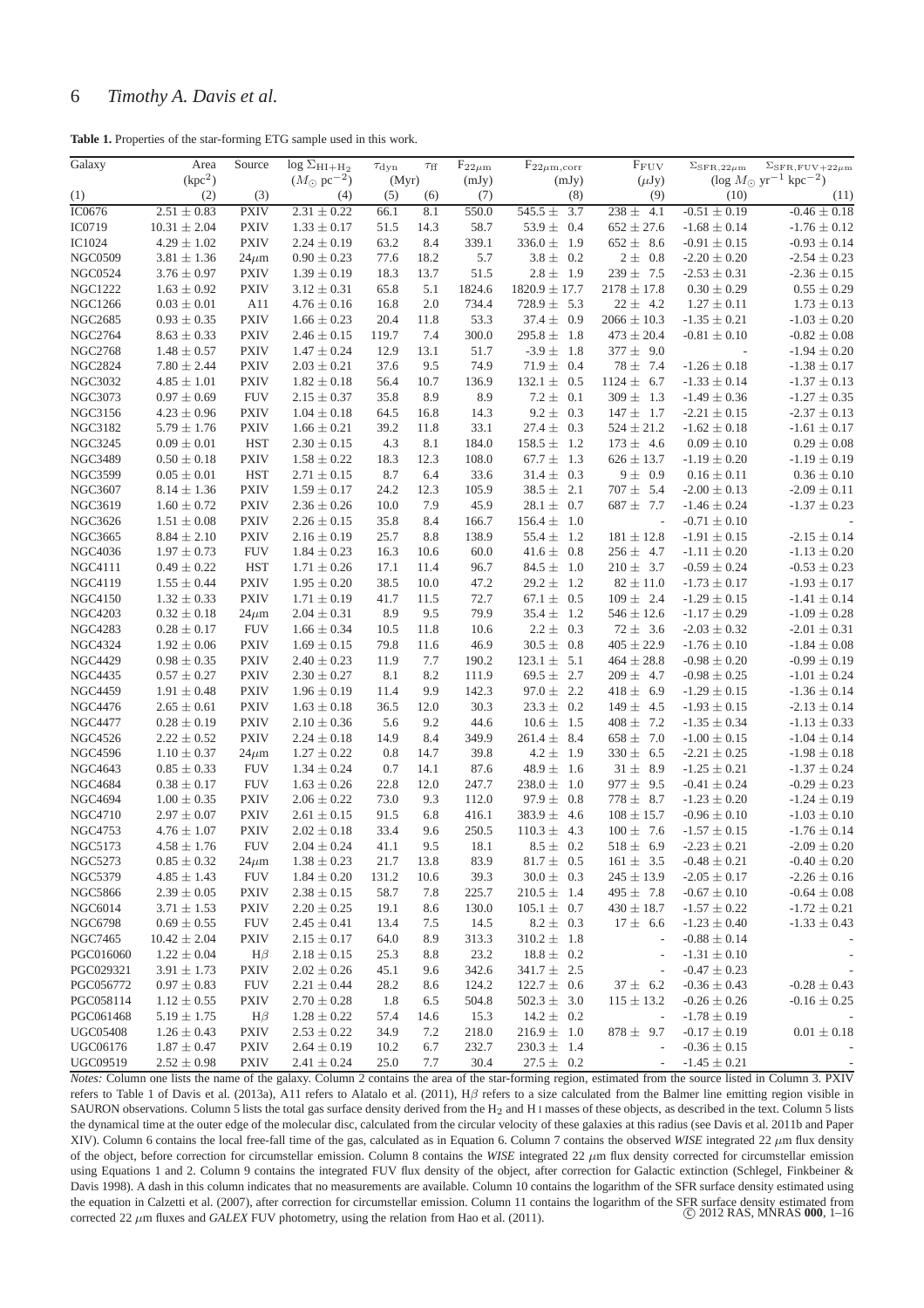

Figure 2. Residuals around the best-fit line from Figure 1 plotted as a function of galaxy properties, for the CO non-detected ATLAS<sup>3D</sup> ETGs. The left panel shows residuals versus the age of the stellar population in the galaxy, measured within a one effective radius aperture (McDermid et al., 2013). The vertical dashed line in this panel is a guide to the eye at a population age of 4 Gyr (as discussed in the text). In the centre panel the residuals are plotted as a function of the central metallicity of the galaxy (measured in an Re/8 aperture; using aperture values with one effective radius would not change our conclusions). The right panel shows the residuals against the  $K<sub>s</sub>$ -band luminosity of the galaxy, as measured for Figure 1. The solid black line is our best-fit relation from Figure 1. Red circles denote galaxies which have a compact radio core, and black circles those without. Open circles show objects that are not in the FIRST survey volume.

where  $\Sigma_{\rm SFR}$  is in units of  $M_{\odot}$  yr<sup>-1</sup> kpc<sup>-2</sup> and  $\Sigma_{\rm HI+H_2}$  is in units of  $M_{\odot}$  pc<sup>-2</sup>. A value of n greater than unity implies that the star-formation efficiency (SFE; where SFE  $\equiv$  SFR/ $M_{\text{gas}}$ ) increases in high column density clouds. Other works studying star formation within spatially-resolved regions in nearby spiral galaxies suggest a constant SFE (i.e.  $n \approx 1$ ; Young & Scoville 1991; Young et al. 1996; Bigiel et al. 2008). We compare our ETGs to both the Kennicutt-Schmidt relation and the constant SFE relation of Bigiel et al. (2008, hereafter B08) in Figures 4 and B1.

In addition to the controversy surrounding the slope of the Kennicutt-Schmidt relation, it seems that high-redshift starburst galaxies form more stars per unit gas mass than their local analogues (e.g. Daddi et al. 2010; Genzel et al. 2010, hereafter D10+G10). This has led to the suggestion that two different SF regimes exist: a long-lasting mode for discs (evolving secularly) and a more rapid mode for rapidly star-forming high-redshift objects (with major mergers and/or dense SF regions). We investigate where our sample of ETGs falls with respect to these two SF modes in this Section.

Figure 4 shows the surface density of star formation (derived using 22  $\mu$ m emission only in the top row of panels, and the combined FUV+22  $\mu$ m calibration in the bottom row), plotted against the surface density of  $H_2$  and H I in our  $H_2$ -rich galaxy sample (calculated as described in Section 2). We do not show plots with the molecular gas only, as these objects are molecule-dominated and hence the derived star-formation relations are almost identical. The plots in the left column show all our sample of  $H_2$ -rich ETGs, while the plots in the right column show only those objects where CO interferometry is available, leading to a better determination of the

total CO flux and directly-measured molecular gas reservoir sizes. Figure 4 also shows the star-formation relation of K98 as a blue line, with the  $1\sigma$  error region shaded in grey. The best fit to our data points is shown as a solid red line, while the best fit with a slope fixed to that found by K98 is shown as a dashed red line. The coefficients of these fits are shown in the figure legends, and are reproduced in Table 2. Figure B1 is analogous to Figure 4, with the constant SFE relation of B08 shown for comparison (rather than K98).

Figure 5 shows our ETGs and the spiral and starburst galaxies of K98 on the same plot for comparison. We show only the galaxies from this work with CO interferometry available, and use SFRs derived from the combination of *WISE* and *GALEX* daya. We also include the ETGs from Paper XXII, where we have spatially-resolved star formation rates (in radial bins) for 6 of our sample ETGs, calculated from non-stellar  $8 \mu m$  emission. Our trend based on global measurements agrees well with the resolved observations presented in that paper (although the best-fit slope to the PXXII sample would be slightly shallower).

Although generally within the scatter of the original K98 relation, it is clear for all indicators that our ETGs have a lower average SFE than both the spiral and starburst galaxies making up the sample of K98 (and thus a much lower SFE than the high-redshift objects of D10+G10). The left column of plots in Figure 4 (which includes all objects) shows increased scatter, as expected given the larger uncertainties on the reservoir areas and masses, but they still suggest that the SFE of ETGs is lower than that of later-type objects. The zero points of the best-fit relations with a fixed slope (listed in Table 2) suggest a relation offset by a factor of between 2.2 and 2.5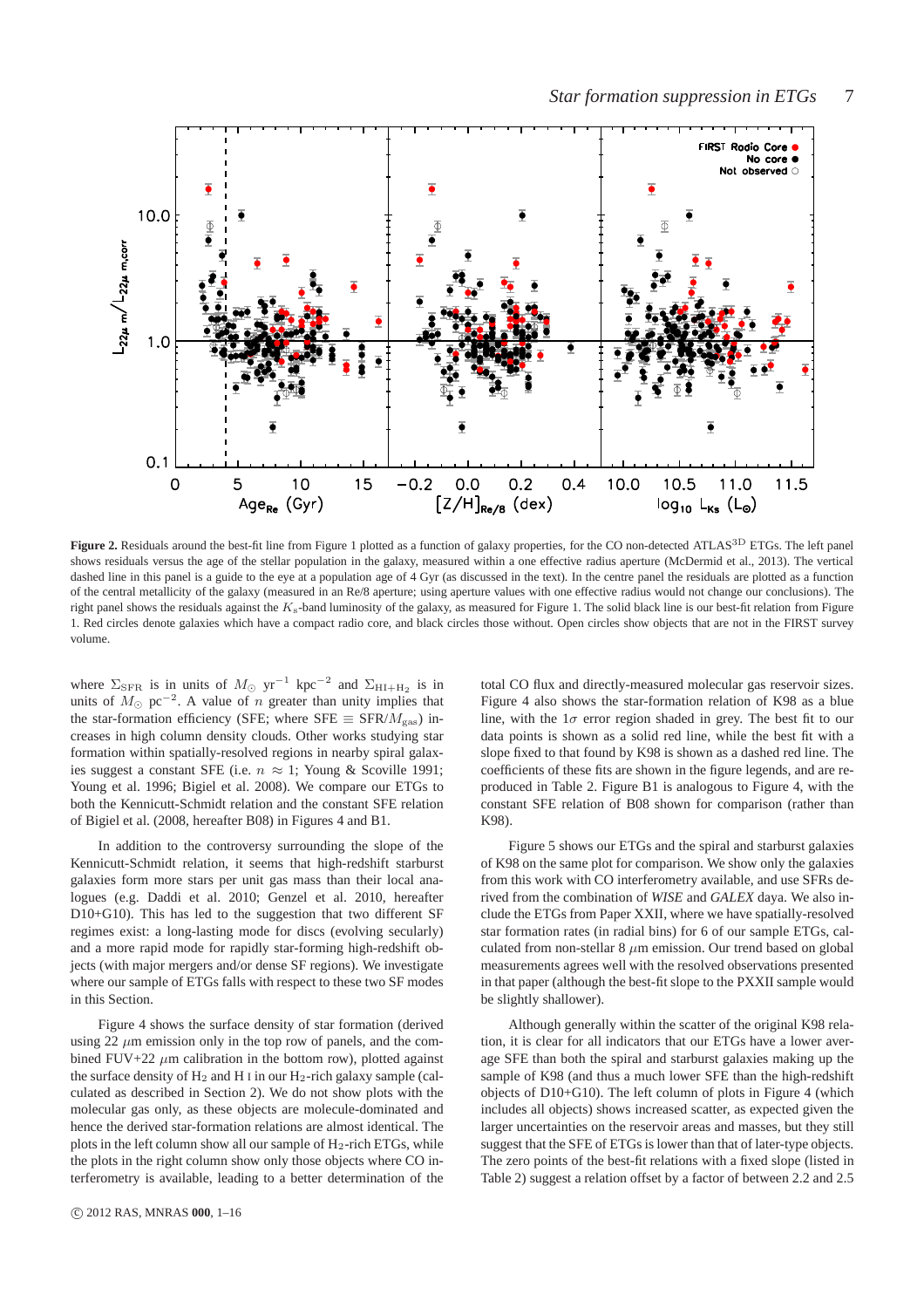

**Figure 4.** The SFR surface density of molecular gas-rich ATLAS<sup>3D</sup> ETGs, shown as a function of the gas (atomic and molecular) surface density. The H<sub>2</sub> + HI surface densities are estimated as described in Section 2, and the SFRs as described in Section 3.2. The data points have had the fraction of their 22  $\mu$ m emission arising from circumstellar emission removed, as described in Section 3.1. The top row shows SFR densities derived from *WISE* data only, while the bottom row shows SFRs derived from a combination of *GALEX* FUV and *WISE* 22 µm emission. Black circles denote galaxies where resolved interferometry is available from Paper XVIII (allowing better estimates of the total molecular gas mass and density) and open symbols show galaxies for which only IRAM 30m telescope data are available. The left column shows all galaxies, while in the right column the IRAM points have been removed to include only our most reliably-determined data points. The galaxy which appears at the top right of every panel is NGC1266, which hosts a large molecular gas outflow (see Alatalo et al. 2011; Davis et al. 2012 for more details). We show in all panels the K98 SF relation (for local spiral/starburst galaxies) converted to a Kroupa IMF as a solid blue line, with its typical scatter indicated as a grey shaded area. Our best-fit star-formation relations for ETGs are shown as red solid and dashed lines, for the relation with a free and fixed slope, respectively. The legend of each plot indicates the fitted slope and intercept of the best unconstrained fit.

from that of K98 (depending on the tracer/sample selection), and a factor ≈17 from that of the high-redshift starbursts. These mean offsets are significant at greater than a  $3\sigma$  level, even given the large scatter in the observations. Looking at the galaxies individually, it is clear that this effect is dominated by a specific set of objects, whose properties will be discussed further below.

The slopes of our best-fit relations when using only 22  $\mu$ m as a tracer of star formation are slightly shallower than the relation of K98, with slopes of  $n=1.19\pm0.03$  and  $1.11\pm0.04$  (when fitting all galaxies and those with interferometric data only, respectively). These are still steeper than a constant SFE relation, as can clearly be seen in Figure B1. When using a calibration with both FUV and 22  $\mu$ m fluxes our best fits are steeper, with  $n=1.49\pm0.04$  and 1.31±0.04, respectively, consistent with the slope found by K98. B08 suggest that when one investigates star formation in a spatiallyresolved fashion (rather than in an integrated manner as done here), one obtains a shallower relation. The slope obtained with resolved observations in Paper XXII is indeed shallower (as seen in Figure 5). However, this result is still the subject of some debate (e.g. Momose et al. 2013), and we will investigate this matter further when presenting spatially-resolved star-formation relations for all these galaxies in a future work.

# **3.4 Elmegreen-Silk relation**

An alternative parameterisation of the relation between SFR and gas surface density depends on the dynamical time at the edge of the star-forming gas disc ( $\tau_{dyn}$ ), as shown below (Elmegreen 1997; Silk 1997):

$$
\Sigma_{\rm SFR} \propto \left(\Sigma_{\rm HI+H2/\tau_{\rm dyn}}\right)^n. \tag{4}
$$

K98 also placed their sample of spiral and starburst galaxies on this relation (estimating the radial extent of the gas by finding the edge of the main H $\alpha$  or Br $\gamma$ -emitting disc). They found a tight linear correlation, that is an equally good description of the data points as Equation 3. Their best-fit relation is (again after correction to a Kroupa IMF):

$$
\frac{\Sigma_{\rm SFR}}{M_{\odot} \text{ yr}^{-1} \text{ pc}^{-2}} = 0.106 \left( \frac{\Sigma_{\rm HI+H_2}}{M_{\odot} \text{ pc}^{-2}} \right) \left( \frac{\tau_{\rm dyn}}{\text{yr}} \right)^{-1}, \tag{5}
$$

c 2012 RAS, MNRAS **000**, 1–16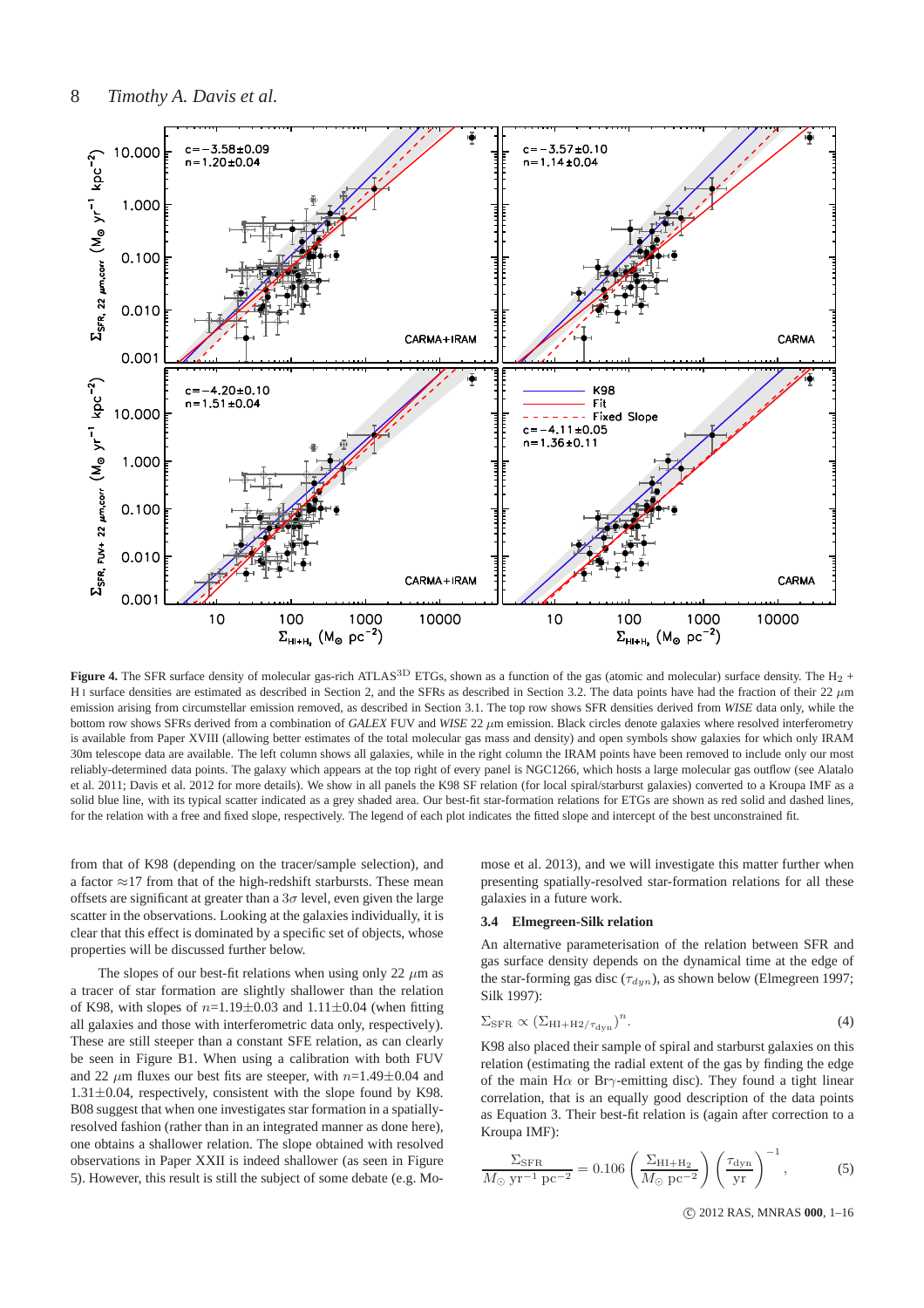

**Figure 5.** As the bottom-right panel of Figure 4, but showing for reference the spiral and starburst objects of K98 (where the SFRs were calculated from H $\alpha$ emission, and have been corrected to a Kroupa IMF) and the spatially-resolved star formation rates (in radial bins) of 6 ETGs (presented in Paper XXII, where the SFR was calculated from non-stellar  $8\mu$ m emission).

**Table 2.** Kennicutt-Schmidt relation fits

| <b>SF</b> Indicator | Sample        | $\boldsymbol{n}$ | $\mathcal{C}$                                      | $\chi^2_\mathrm{red}$ |
|---------------------|---------------|------------------|----------------------------------------------------|-----------------------|
|                     |               |                  | $\log(M_{\odot} \text{ yr}^{-1} \text{ kpc}^{-2})$ |                       |
| (1)                 | (2)           | (3)              | (4)                                                | (5)                   |
| $22 \mu m$          | all           | $1.20 \pm 0.04$  | $-3.58 \pm 0.09$                                   | 6.74                  |
| $22 \mu m$          | all           | 1.40             | $-4.01 \pm 0.02$                                   | 7.12                  |
| $22 \mu m$          | <b>PXVIII</b> | $1.14 \pm 0.04$  | $-3.57 \pm 0.10$                                   | 3.83                  |
| $22 \mu m$          | <b>PXVIII</b> | 1.40             | $-4.15 \pm 0.03$                                   | 4.66                  |
| $FUV + 22 \mu m$    | all           | $1.51 \pm 0.04$  | $-4.20 \pm 0.10$                                   | 9.90                  |
| $FUV + 22 \mu m$    | all           | 1.40             | $-3.96 \pm 0.02$                                   | 10.02                 |
| $FUV + 22 \mu m$    | <b>PXVIII</b> | $1.36 \pm 0.05$  | $-4.11 \pm 0.11$                                   | 4.23                  |
| $FUV + 22 \mu m$    | <b>PXVIII</b> | 1.40             | $-4.19 \pm 0.03$                                   | 4.25                  |

*Notes:* This table contains the fitted slope and intercept for the Kennicutt-Schmidt relations presented in Figure 4 (here paramaterised as  $log_{10}(\Sigma_{\rm SFR})=n log_{10}(\Sigma_{\rm gas}) + c$ ). Column 1 lists the SFR indicator used, and Column 2 the sample of galaxies included in the fit. PXVIII refers to the interferometrically mapped sample of Alatalo et al.  $(2013)$ . The slope  $(n)$  and intercept (c) of the best fits are given in Columns 3 and 4. Where the slope was fixed to  $n = 1.4$  (the best fit value of K98), this is indicated in Column 3 and no error bar is reported on the slope. Column 5 shows the reduced  $\chi^2$  for each fit, indicating how well the best fit values represent the observed data points.

We estimate the dynamical times of our sample galaxies using the ATLAS3D mass models from Paper XV, from which we can extract a circular velocity ( $V_{\text{circ}}$ ) profile as a function of radius, assuming a mass-follows-light model (models A of Paper XV). Although our galaxies contain dark matter, as well as stellar matter, this contributes only 13% in median within  $R_e$ , which is generally larger than the region where we detect CO. This implies that the total mass profile has a slope very close to that of the stellar distribution alone, justifying our use of mass-follows-light models. We define the dynamical time at the outer edge of the gas disk (as determined in Paper XIV) simply as  $\tau_{dyn} = 2\pi R/V_{circ}$ . The dynamical

times for our objects are listed in Table 1. Paper XIV has shown that the molecular gas is dynamically cold and follows well the circular velocity profile in the majority of our objects, and hence this  $\tau_{dyn}$ measurement should provide good estimates of the dynamical times within the molecular gas itself.

Figure 6 shows the position of our molecular gas-rich sample ETGs (red circles) with respect to the Elmegreen-Silk (E-S) relation of K98 (as in Equation 5). Also plotted for comparison are the spiral (black circles) and starburst (blue circles) sample of K98.

Our ETGs fall systematically below the E-S relation, with a large scatter. The best fit to our sample (assuming the same linear slope as K98) is  $\Sigma_{\rm SFR} = 2.96 \times 10^{-3} \Sigma_{\rm gas} \Omega_{\rm gas}$ , suggesting ETGs turn ≈2% of their gas into stars per dynamical time, a factor of ≈6 lower than spiral/starburst galaxies (and high-redshift starbursts which are also found to obey the E-S relation; e.g. D10+G10). The ETGs fall in the gap between the spiral galaxies and starburst nuclei on this plot, in the same region as spiral galaxy centres (as shown in K98), but they are offset to lower SFRs. The cause of this effect will be discussed further in Section 4.4.

#### **3.5 Local volumetric star-formation relations**

An alternative approach to unifying star-formation relations is to assume that star formation efficiency is set by the local value of the gas free-fall time. As discussed in depth in Krumholz, Dekel & Mc-Kee (2012, hereafter KDM12), such a volumetric star-formation relation can reproduce observations of both Galactic and extragalactic star forming sources. The local free-fall time that is relevant for star formation can be calculated in several ways, depending on whether the ISM of the object is assumed to be in small bound units (such as giant molecular clouds; GMCs) or a continuous sheet with local density variations. The former is thought to be a more physical model of low-redshift galaxies, while the later is though to be appropriate in high-redshift and starbursting sources.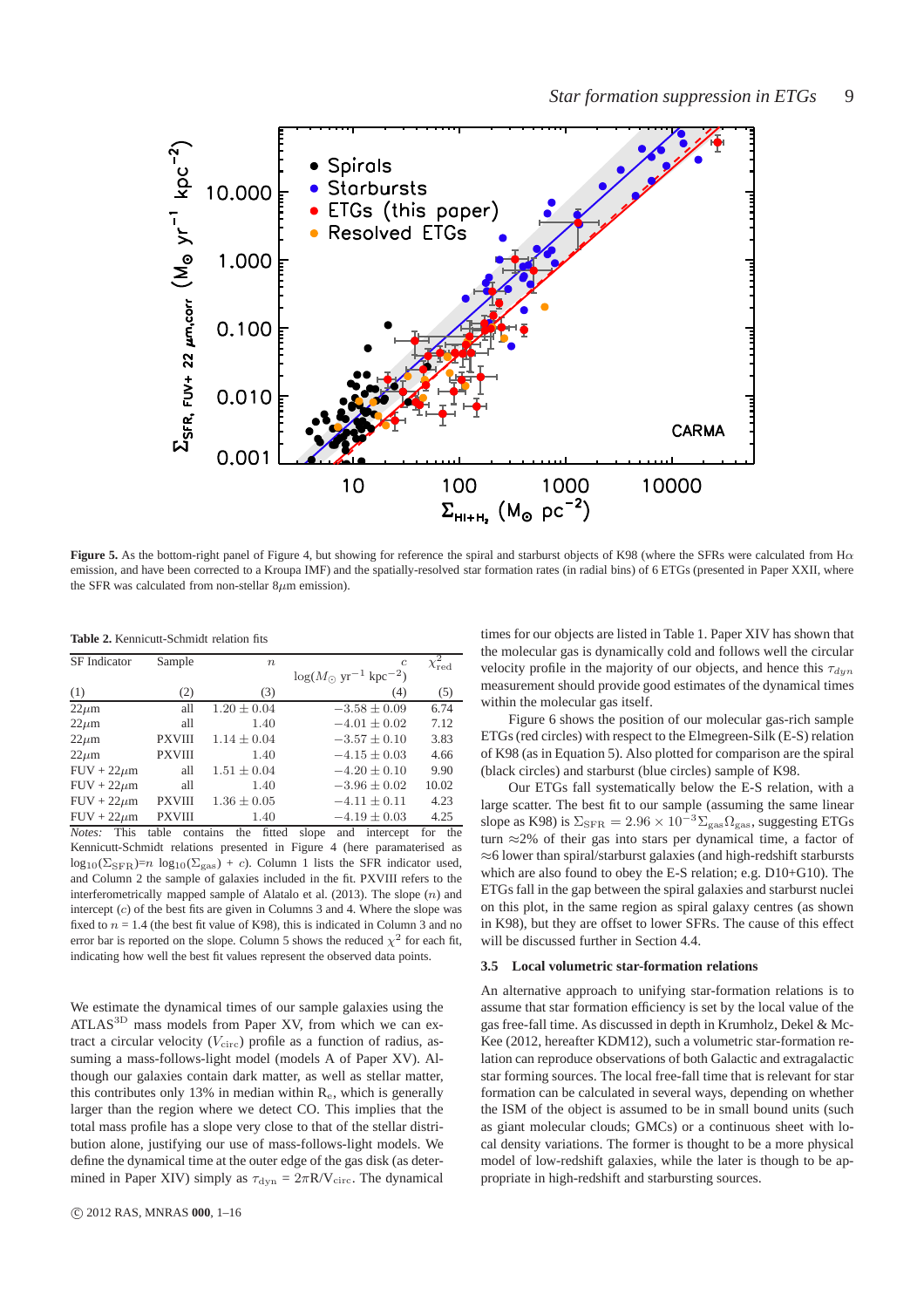

**Figure 6.** As the top-right panel of Figure 2, but with the gas surface densities divided by the dynamical time (estimated at the outer edge of the molecular gas disc). Only galaxies with interferometic CO maps available are included. Molecular gas-rich ATLAS<sup>3D</sup> ETGs are the red circles, while the spiral and starburst objects of K98 are shown in black and red, respectively. The best fit reported in K98 is shown as a black line, and the best fit to our points, assuming the same slope as K98, is shown as a dashed line. The intercept of the best fit line corresponds to ETGs turning  $\approx$ 2% of their gas into stars per dynamical time, a factor of  $\approx$ 5 lower than spiral/starburst galaxies. The mean error bar on the ETG data points is shown in the bottom right corner.

The fundamental parameters that vary in the GMC based freefall time  $(t_{\rm ff,GMC})$  estimate are the gas velocity dispersion and the observed gas density (see Equation 6 below). No study of the molecular gas velocity dispersion in ETGs currently exist, but Davis et al., in prep., suggest that this dispersion is low, and likely similar to local spirals which have  $\sigma_{\text{gas}} \lesssim 12 \text{ km s}^{-1}$  (Caldu-Primo et al. 2013). Assuming this velocity dispersion does not strongly vary between sources, the GMC based estimate of free-fall time just depends on the gas surface density itself (making this correction factor a simple rotation of the points in log-space).

$$
t_{\rm ff,GMC} = \frac{\pi^{\frac{1}{4}}}{\sqrt{8}} \frac{\sigma_{\rm gas}}{G(\overline{\Sigma_{\rm GMC}}^3 \Sigma_{\rm gas})^{\frac{1}{4}}}
$$
(6)

where G is the gravitational constant,  $\sigma_{gas}$  is the gas velocity dispersion (assumed here to be a constant  $8 \text{ km s}^{-1}$  as in KDM12),  $\Sigma_{gas}$  is the observed (galaxy average) gas surface density and  $\overline{\Sigma_{\rm GMC}}$  is the average GMC surface density, which we here assume is a constant 85  $M_{\odot}$  pc<sup>-2</sup>, as in Krumholz, Dekel & McKee (2012).

The alternative (starburst) prescription from KDM12 assumes that star formation is regulated by the dynamical stability of a continuous disc of gas, that globally should have a Toomre Q parameter (Toomre 1964) of  $\approx$ 1. In this case the parameters needed to calculate the free-fall time are the dynamical time (which enters the equation linearly), and the logarithmic derivative of the rotation curve  $(\beta = \frac{\delta \ln(V)}{\delta \ln(R)})$  which enters to the power of -0.5. In objects where the majority of the gas reaches beyond the turnover of the galactic rotation curve  $\beta \approx 0$ , and the free fall time simply depends on the dynamical time (as in the E-S star-formation relation discussed in Section 3.4).

We calculate the local free-fall times for our ETGs using the relations of KDM12. We find that the GMC estimate (the functional form of which is shown in Equation 6) is shorter in all objects, and hence dominant. This is expected, as local ETGs are usually not starbursts, and have been observed to have most of their molecular



**Figure 7.** As the top-right panel of Figure 2, but with the gas surface densities divided by the local free-fall time (estimated using Equation 6). Only galaxies with interferometic CO maps available are included. Our ATLAS3D ETGs are the red circles, while the spiral and starburst objects of K98 (with free-fall times as calculated in KDM12) are shown in black and red, respectively. The best fit reported in KDM12 is shown as a solid black line. It provides a good fit to our ETGs, so we do not plot our own fitted relation. The mean error bar on the ETG data points is shown in the bottom right corner.

mass in discreet GMCs (Davis et al. 2013c). The adopted free-fall times are listed in Column 5 of Table 1.

Using the free-fall time calculated from equation 6, in Figure 7 we plot our ETGs on the local volumetric star-formation relation of KDM12. Also plotted for comparison are the spiral (black circles) and starburst sample (blue circles) from K98 (with free-fall times as calculated by Krumholz, Dekel & McKee 2012). Our ETGs fall onto the relation of KDM12, suggesting that on average they convert ≈1% of their gas into stars per *local free-fall time*. We discuss this result further in Section 4.4.

# **3.6 Dynamical drivers of star formation suppression**

The fact that local ETGs do not follow the same relationship between star formation and gas surface density in Figure 4 suggests that there is some difference in the way star formation proceeds in these objects. Figure 7 suggests this may be a dynamical effect, as only when accounting for the relevant local timescale is a universal SF relation obtained, where molecule-rich ETGs form the same fraction of stars per free-fall time as nearby spiral and starbursting objects. The obvious difference between ETGs and local spiral galaxies is that they tend to have, deeper, steeper potential wells. In this section we investigate if the shape of the potential correlates with the suppression of star formation discussed above.

In Figure 8 (panel a) we plot the gas depletion time  $(\equiv M_{\text{gas}}/SFR = 1/SFE)$  for those sample galaxies which were mapped in Paper XVIII, against the extent of the molecular gas (tabulated in Paper XIV) normalised by the location of the turnover in the rotation curve of that object (estimated from the JAM model circular velocity profiles published in Paper XV, as in Davis et al. 2011b and Paper XIV). Figure 8 shows that galaxies with long depletion times (and thus low SFE) have the majority of their molecular gas confined within regions where the rotation curve of the galaxy is still rising. The rest of the objects, which have more of their gas within the flat part of the galaxy rotation curve, have depletion times and star formation efficiencies consistent with those found for normal spiral galaxies ( $\approx 0.5$ -1.5 Gyr).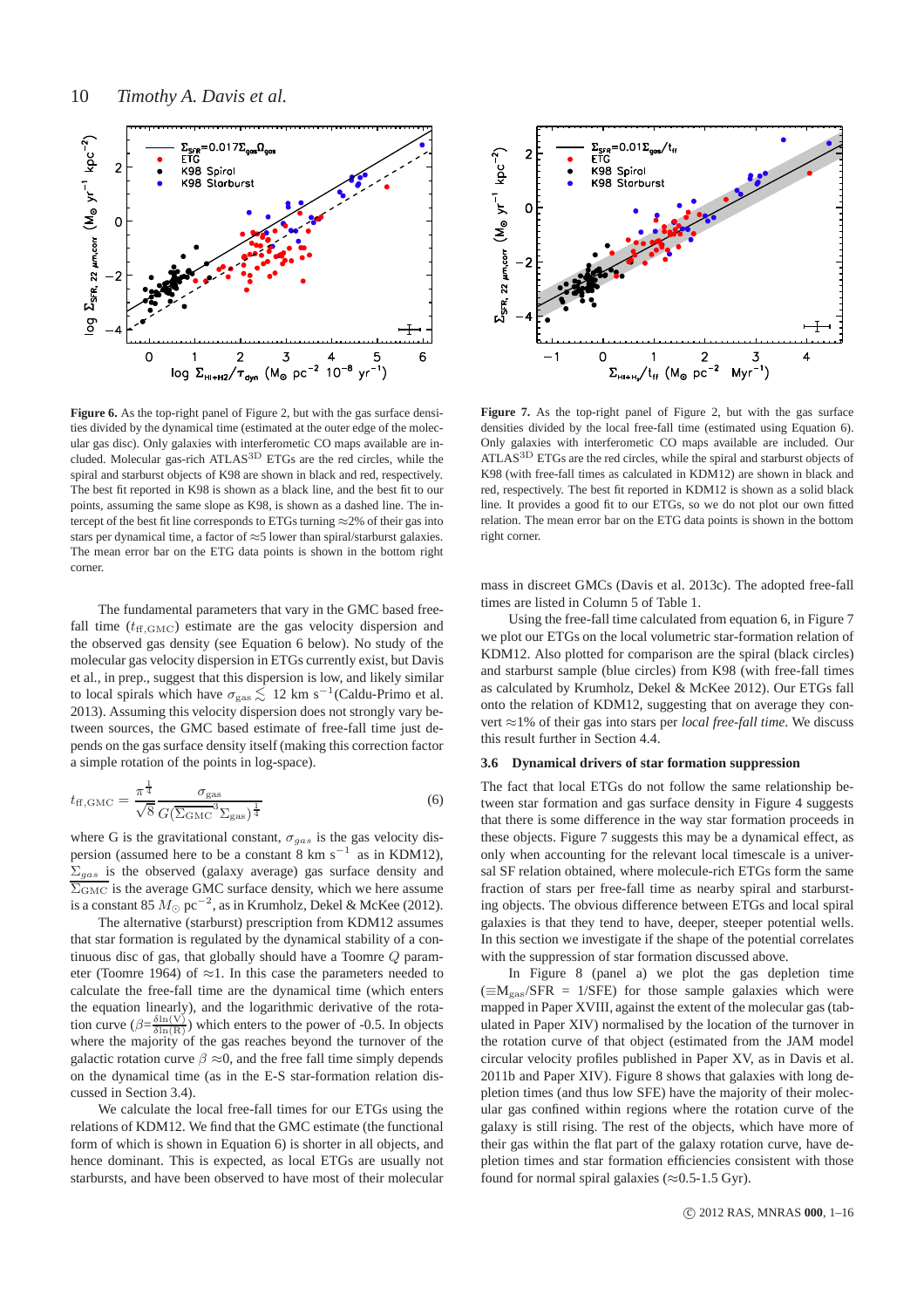

**Figure 8.** Gas depletion times plotted in panel a) as a function of the extent of the molecular gas, normalised by the location of the turnover in the galaxy rotation curve. The dashed line shows a simple mixing model as described in the text, where gas depletion times are assumed to be a Hubble time in the rising part of the rotation curve, and  $\approx 0.8$  Gyr in the flat part. Panel b) shows the fraction of the molecular gas mass present inside the turnover radius. The grey points are galaxies where within our beam size we cannot determine this quantity accurately. The dashed line is a guide to eye fitted to the solid points. Panel c) shows the mean logarithmic derivative of the rotation curve in the inner part of the rotation curve (inside  $R_{peak}$ ).

We also plot in Figure 8, panel a) a simple mixing model (shown as a dashed line). This toy model assumes that two star formation regimes exist within early-type galaxies, one with very low SFE (which is valid in the rising part of the rotation curve), and one with a normal SFE, similar to that found in local spirals (which is valid in the flat part of the galaxy rotation curve). We assume depletion times of 0.8 Gyr for the normal regime, and a Hubble time for the low SFE regime respectively. We then assume all the gas is distributed in an exponential disc (which is only true for  $\approx$  50% of these sources; Paper XIV), and that the maximum gas extent we can measure corresponds to 3 scale lengths. We then vary the scale length of this disc with respect to the turnover of rotation curve, and calculate a model "integrated" depletion time by weighting the two assumed depletion times by the fraction of gas in each regime. This leads to the curve shown in 8. This toy model is likely to be a vast over-simplification, and the exact values of all the assumed parameters were simply selected to provide a by-eye fit to the data. Despite this, the functional form produced by such a toy model reasonably matches the behaviour seen in the data, suggesting that the suppression of star formation we observe may be driven by the fraction of gas which is inside the turnover radius.

In panel b) of Figure 8 we plot the gas depletion time against the fraction of the molecular gas mass that lies within the turnover of the rotation curve  $\frac{M(r < R_{\text{peak}})}{M_{\text{tot}}}$ . We calculate this using the resolved CO maps from Paper XVIII, laying down an elliptical aperture at the turnover radius (with ellipticity calculated using the inclinations of these objects from Paper V; Davis et al. 2011b), and determining the fraction of the CO flux coming from inside this radius. Despite the limited resolution of our CO maps causing significant scatter, this panel broadly confirms our interpretation of panel a, showing that systems with the majority of their molecular gas mass lying within the turnover of the galaxy rotation curve have longer depletion times. The dashed line is a guide to eye fitted to the black points, and has the form:

$$
\log(T_{\rm dep}) = (0.73 \pm 0.11) \frac{M(r < R_{\rm peak})}{M_{\rm tot}} - (0.20 \pm 0.08). \tag{7}
$$

In panel c) of Figure 8 we plot the depletion time against the logarithmic derivative of the rotation curve  $(\beta)$ ; as defined in Section 3.5), a variable in defining the stability of the gas disc (see Krumholz, Dekel & McKee 2012). We average this quantity over the inner portion of the galaxy, where the rotation curve is rising, as this is the area that seems to be involved in star formation suppression (see panel a and b). This variable describes how steeply rising the rotation curve is, with values of zero being expected for a flat rotation curve, and values of 1 representing solid body rotation. Figure 8, panel c) shows that these variables anti-correlate, although with reasonable scatter (Spearmans rank correlation coefficient of -0.6). On average it seems that galaxies with the strongest suppression of star formation have fast rising rotation curves, which plateau before reaching the peak velocity, leading to  $\beta$  values as low as  $\approx$ 0.1. Galaxies with more normal depletion times, on the other hand, have rotation curves that rise more steadily to a peak, with average values of  $\beta \approx 0.35$ .

Following directly from panel c, it should be noted that the shear rate  $(A/\Omega)$  is directly related to the derivate of the galaxy rotation curve, as below:

$$
\frac{A}{\Omega} = -0.5(\frac{1}{\Omega}\frac{dV}{dR} - 1)
$$
\n(8)

where A is the first Oort constant,  $\Omega$  is the angular velocity ( $\propto$  V/R), V is the circular velocity, and R is the radius. Thus the depletion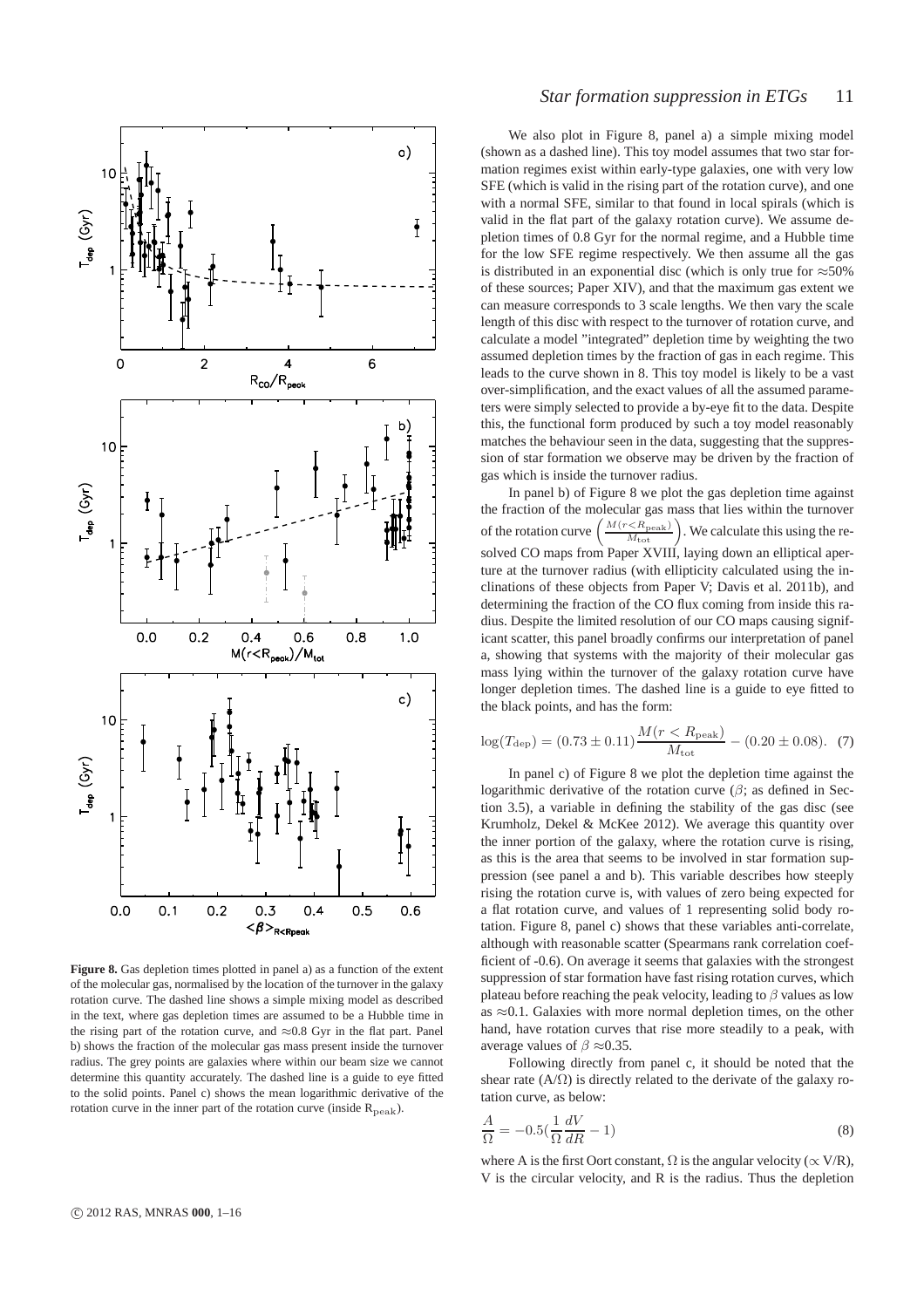time would positively correlates with the mean shear rate in the inner regions. Thus it seems that galaxies which do not form stars efficiently have higher shear rates than those with more normal star formation efficiencies. It is not clear if shear can really be the only factor governing the SFE in ETGs however, as  $A/\Omega$  is even higher in the flat part of these galaxies rotation curves, where the SFE appears to be normal.

# **4 Discussion**

### **4.1 22** µ**m emission from old stars**

In Figure 1 we explored the relationship between 22  $\mu$ m emission and  $K_s$ -band luminosity in CO non-detected ETGs.

A strong relationship was confirmed between  $K<sub>s</sub>$ -band magnitude and 22  $\mu$ m emission (as presented in T09), however the amount of emission from CO non-detected galaxies can vary by almost half an order of magnitude between objects of the same mass. AGN activity and galaxies with young stellar populations (<4 Gyr) contribute to this scatter, but they do not dominate it. This poses interesting questions about the nature of this emission, and of the scatter, in molecule poor galaxies.

It has been suggested that this mid-infrared emission comes from circumstellar material around (post-) asymptotic giant branch (AGB) stars (Athey et al. 2002). All stars between 0.8 and 8  $M_{\odot}$ will go through an AGB stage (Herwig 2005), but from a single burst of star formation the number of stars going through this (relatively short-lived) phase is a strong function of time. Additionally, the dust production rate from AGB stars are thought to scale with luminosity, so higher mass AGB stars (that die quickly) produce more dust than their lower mass counterparts (Boyer et al. 2012). As massive ETGs have harsh radiation fields, dust would be expected to be destroyed (through sputtering) on short timescales (  $\lesssim$  46 Myr; Clemens et al. 2010) if no cold-ISM is available to shield it, so a constant supply of new dust is required. Overall we would expect that galaxies that have not formed many new stars in the last 12 Gyr should not have as many AGB stars (per unit luminosity, or mass), and thus not as much 22  $\mu$ m emission as relatively young galaxies. As also found by Temi, Brighenti & Mathews (2005), there seems to be no relation between the amount of 22  $\mu$ m emitting dust and stellar population age beyond 4 Gyr, and hence perhaps another source of dust may be important in old galaxies.

Many other potential dust production mechanisms (such as supernovae; e.g. Matsuura et al. 2011) should also be strongly linked to the stellar population age, and so cannot explain either the dust emission observed in these old galaxies, nor the residuals about the best-fit relation in Figure 1. Mergers could bring in new dust (and new stars that produce dust), but they cannot explain the smooth distribution of this dust throughout these (gas poor) galaxies (Athey et al. 2002), and the strong link between the stellar luminosity of the galaxy and the warm dust emission. Mergers could potentially contribute to the scatter seen at fixed galaxy luminosity seen in Figure 1, but given the short lifetime of dust in these objects, the merger rate would have to be high.

Perhaps emission from very small grains (VSGs; Sellgren 1984) could help explain dust emission from these old passive galaxies. VSGs seem to have a longer lifetime in the ISM (Hirashita 2010), and are produced during the destruction of larger crystalline dust grains. The intrinsic scatter around the best-fit relation in Figure 1 remains largely not understood, however a full exploration of this phenomenon is beyond the scope of this paper.

#### **4.2 Star formation rates**

For this sample of molecular gas-rich ETGs we find SFRs between ≈0.01 and 3  $M_{\odot}$  yr<sup>-1</sup>, and SFR surface densities ranging from ≈0.004 to 18.75  $M_{\odot}$  yr<sup>-1</sup> kpc<sup>-2</sup>. The median star-formation rate for our molecular gas-rich ETGs is  $\approx 0.15 M_{\odot} \text{ yr}^{-1}$ , and the median star formation surface density is 0.06  $M_{\odot}$  yr<sup>-1</sup> kpc<sup>-2</sup>. We find that almost all molecule rich ETGs have higher star-formation rate surface densities than average spiral galaxies. They lie in the same region of the Kennicutt-Schmidt plot (Figure 4) as the spiral galaxy centres from K98. This may be a selection effect, as galaxies with widespread star formation would likely not have been morphologically classified as early type, and our flux-limited CO survey biases us to objects with high molecular gas surface brightness. A deeper survey would be required to determine if some ETGs have low surface density disks like those found in spirals, or if such objects are truly absent.

Overall it is clear that simply selecting ETGs (by either colour or morphology) is not a good way to ensure a galaxy sample is free from star formation activity, as is often assumed by studies at higher redshifts.

# **4.3 Star formation relations and efficiencies**

Figure 4 clearly shows that ETGs, on average, form a factor of  $\approx$ 2.5 fewer stars per unit molecular gas mass than late-type and starburst galaxies (and a factor  $\approx$  20 fewer than high-redshift starbursts).

Our estimate of a lower SFE by a factor of  $\approx 2.5$  agrees well with the decrease of star formation efficiency observed for galaxies with redder colours, higher stellar mass concentrations, and/or higher stellar mass densities in the COLD-GASS survey (Saintonge et al. 2011, 2012), and (for a subsample of 8 of the objects studied here) in the resolved star formation study published in Paper XXII. This factor of two also is similar to predictions from simulations of gas in idealised galaxies which is affected by 'morphological quenching' (Martig et al. 2009 and Paper XXII).

It is clear that ETGs do not not fit well in a picture where the star-formation efficiency is assumed to be constant (e.g. Bigiel et al. 2008), or even in a bimodal theory with star bursting and a regular star-formation modes. Instead, as we show above that the SFE varies smoothly as a function of galaxy properties, a likely more physical model would be that a continuum of star formation modes exist, spanning the range between extreme high SFE starbursts and our low efficiency early-type objects.

In our study, this difference is mainly driven by galaxies with star formation rates below  $\approx 0.3 M_{\odot}$  yr<sup>-1</sup> kpc<sup>-2</sup> (or equivalently cold gas surface densities < 300  $M_{\odot}$  pc<sup>-2</sup>). The few systems above this limit are consistent, within their errors, with following a standard Kennicutt-Schmidt relation (and lie above the constant SFE relation of B08 in Figure B1). These systems generally have dense circumnuclear gas reservoirs, and would likely be considered as central starbursts if located in a late type galaxy.

The systems with the lowest SFEs all have cold gas surface densities of around  $\approx 100 M_{\odot}$  pc<sup>-2</sup>. These systems tend to have extended molecular gas discs, that appear to be dynamically relaxed and follow exponential molecular gas surface brightness profiles (Paper XIV), but have the majority of their gas situated in the rising part of the galaxy rotation curve (See Section 3.6). We below consider if the offset observed in these systems could be caused by changing gas properties, or the difficulty of estimating SFRs and molecular gas masses.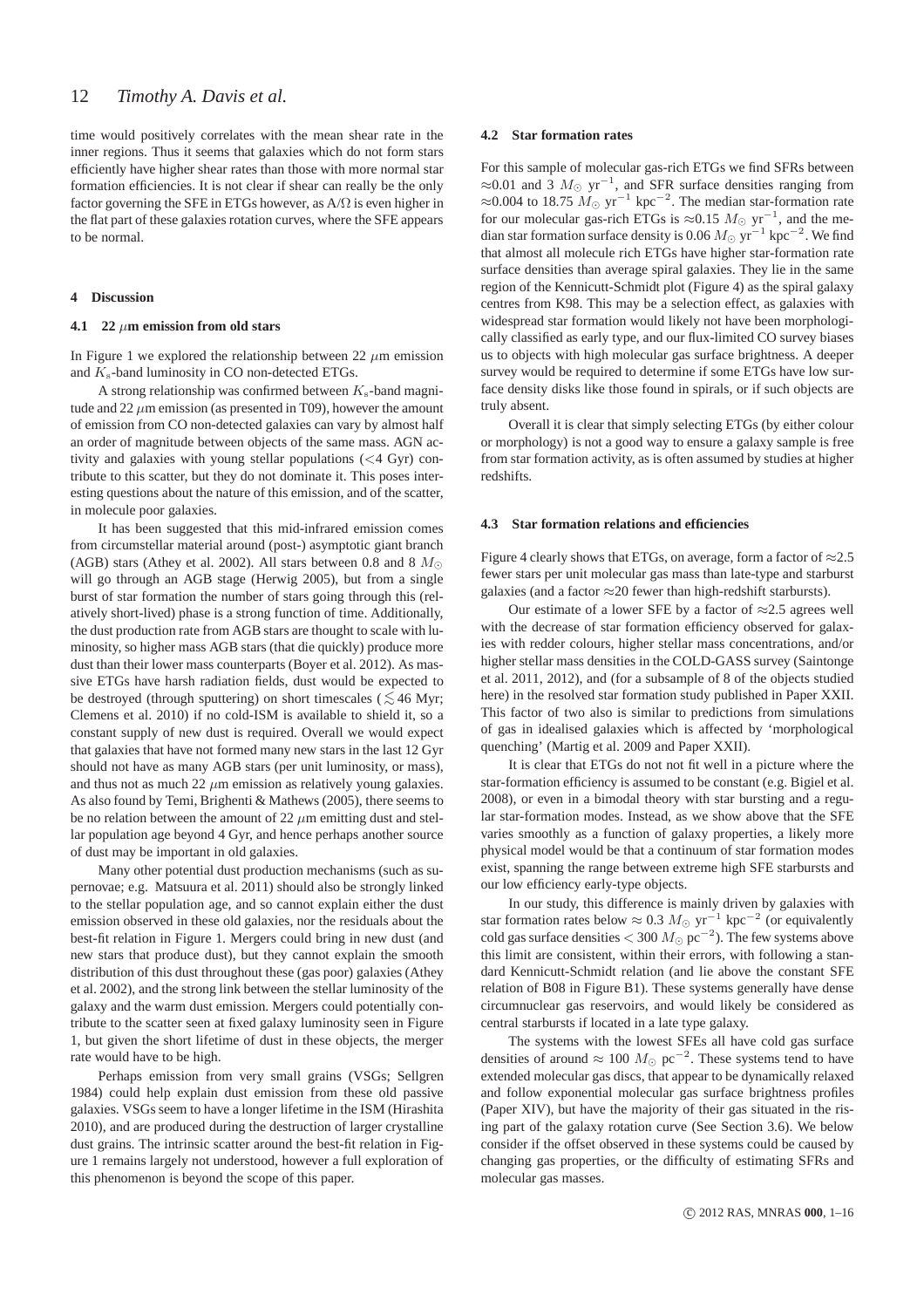# *4.3.1 Difficulties in estimating star formation rates*

SFRs are notoriously difficult to calibrate. They rely intimately on knowing the number of massive stars formed in a given star formation episode, and thus the number of ionising photons. The SFR calibrations we used here have all been calibrated in normal starforming spiral/starburst galaxies. However, the physical conditions within our early-type galaxies may be different in ways that violate the assumptions made in these calibrations. For instance, if the dust properties (e.g. size distribution or composition) were different in ETGs, then our 22  $\mu$ m fluxes could be systematically higher or lower than expected.

The formation of dust is a controversial subject, but it is thought that stellar winds from AGB/pAGB stars are likely to be important (e.g. Ferrarotti & Gail 2006). As ETGs tend to be metal rich and have large  $\alpha$ -element enhancements, the dust formed in the mass loss of such stars could be different from that found in latetype objects. If dust is accreted from external sources, of course, then that complicates matters further (Clemens et al. 2010, Davis et al. 2011a, hereafter Paper X). Additionally, all SFR calibrations make assumptions about the star-formation history of the objects (usually that the SFR has been constant over the past  $\approx$ 100 Myr to 1 Gyr). In our early-type galaxies, where much of the gas may have been accreted recently, a much more bursty SF history may be more applicable.

Recent evidence has suggested that the IMF is unlikely to be universal (e.g. van Dokkum & Conroy 2010; Cappellari et al. 2012), and varies as a function of galaxy properties. In particular in Paper XX we found the mass normalisation of the IMF to be related to the bulge fraction, which is also correlated to galaxy quenching. We have assumed here a Kroupa IMF for every object, but any objectto-object variation that depends on galaxy or ISM physical properties could affect the star-formation relation retrieved. Our objects are present in the sample of Cappellari et al. (2012), however, and we do not see any clear trend between the SFE and the IMF.

Another factor that can affect our SFR determination is the inter-stellar radiation field (ISRF). In the spiral/starbursting systems where our SFR relations are calibrated, the ISRF is dominated by irradiation from newly formed OB stars. It is this light that we see directly in the FUV, and re-radiated in the infrared. In ETGs, however, various population of old stars generate intense hard radiation fields, that can dominate the ionisation structure of the ISM (Sarzi et al. 2010). The most massive ETG systems also host large X-ray halos, that provide an additional source of heating. We note however that in general these processes would increase the fluxes of the radiation we are using to trace star formation, and would thus make us overestimate the SFR in these galaxies. This can therefore not remove the discrepancy present in Figure 4, where our calculated star formation rates are low by a factor  $\approx$  2.5.

# 4.3.2 A changing  $X_{\rm CO}$

The molecular gas surface densities used here assume a Galactic  $X_{\text{CO}}$  factor (the conversion between CO flux and H<sub>2</sub>).  $X_{\text{CO}}$  has been shown to vary as a function of metallicity (e.g. Wilson 1995; Bolatto et al. 2008; Leroy et al. 2011; Sandstrom et al. 2012) and in high-redshift starbursts (e.g. Solomon et al. 1997; Downes & Solomon 1998). Other observational evidence from local starbursts (Hinz & Rieke 2006; Meier et al. 2010), the Galactic centre (Oka et al. 1998) and high-z sub-millimetre galaxies (Tacconi et al. 2008) suggests that  $X_{\text{CO}}$  may also be lower in regions of high molecular surface density. See Bolatto, Wolfire & Leroy (2013) for a review of this issue.

Our objects are generally metal rich (with metallicities around

solar or above), where  $X_{\text{CO}}$  changes little. Thus including the effect of a varying  $X_{\text{CO}}$  with metallicity would change little the SFE of our ETGs. We also find no correlation between the SFE of our objects and stellar metallicity (although it is possible that the gasphase metallicity is different, if gas has been accreted; Paper X). The objects that show the largest SFE suppression in our data also do not have particularly dense molecular gas reservoirs, when compared to other systems where density driven  $X_{\text{CO}}$  variations have been observed.

As part of the BIMA-SONG survey, Regan et al. (2001) showed that molecular gas embedded in the bulges of spiral galaxies seems to emit more strongly (in the CO(1-0) line) than gas in the disc regions. Sandstrom et al. (2012) suggest that this may be due to a changing  $X_{\text{CO}}$ , possibly caused by the higher ISM pressure within a large bulge. However, Leroy et al. (2013) found that SF in spiral galaxy centres is more efficient than normal even when taking into account a variable  $X_{\text{CO}}$ , the opposite of the effect observed here. By construction our systems are even more bulge-dominated than the objects studied by Leroy et al. (2013), and thus the effects of a changing  $X_{\text{CO}}$  could be stronger. The galaxies with the strongest observed star formation suppression also have the majority of their gas in the central regions of the galaxy, where they would be most susceptible to this issue.

Overall we are unable to rule out the possibly that a lower  $X_{\rm CO}$  in individual objects could be contributing to the scatter in the relations we observe. However, we find it unlikely that  $X_{\text{CO}}$  is lower in all objects uniformly, as then our ETGs would no longer lie on the KDM12 relation (as presented in Figure 7) instead lying above it on average, forming more stars per unit mass and free-fall time.

#### *4.3.3 Changing gas properties*

If the gas reservoirs in the objects that have low SFEs were to be substantially different from those found in other galaxies, this could help explain the discrepancy. For instance, if shear and/or bulge pressure increased the amount of low density CO emitting gas, this could cause us to overestimate molecular gas masses (see Section 4.3.2 above). Equally, if the fraction of dense gas were lower than normal in these objects, this could reduce the number of stars that are able to form.

To search for signs of such changes in molecular gas properties, we correlated the SFE of our molecular gas rich ETGs with the molecular gas line ratios presented for some of these objects in Krips et al. (2010); Crocker et al. (2012) and Davis et al. (2013b). Some of these objects with molecular line ratio information have low SFE, while others are consistent with having the same SFE as spiral galaxies. The  ${}^{12}CO/{}^{13}CO$  ratio is usually assumed to be an indicator of the mean optical depth of the CO emitting gas. If the amount of low density gas in these systems is increasing due to dynamical/pressure effects, one might expect the objects with low star formation efficiencies to have smaller mean optical depths. We find however that the  ${}^{12}CO/{}^{13}CO$  ratio does not correlate with the star formation efficiency in these objects, and (as shown by Crocker et al. 2012) the  ${}^{12}CO/{}^{13}CO$  ratios in these objects are similar to those usually found in spiral galaxies.

In a similar way, if the dense gas fraction is lower in objects with suppressed star formation then we would expect the ratio of dense gas tracers (such as HCN,  $HCO<sup>+</sup>$  and CS) to CO isotope emission to be suppressed. We find here that the HCN/CO, HCO<sup>+</sup>/CO and CS/CO ratios do not correlate with the SFE, and again are in the normal range found for spiral galaxies. This suggests that the properties of the molecular clouds in these galaxies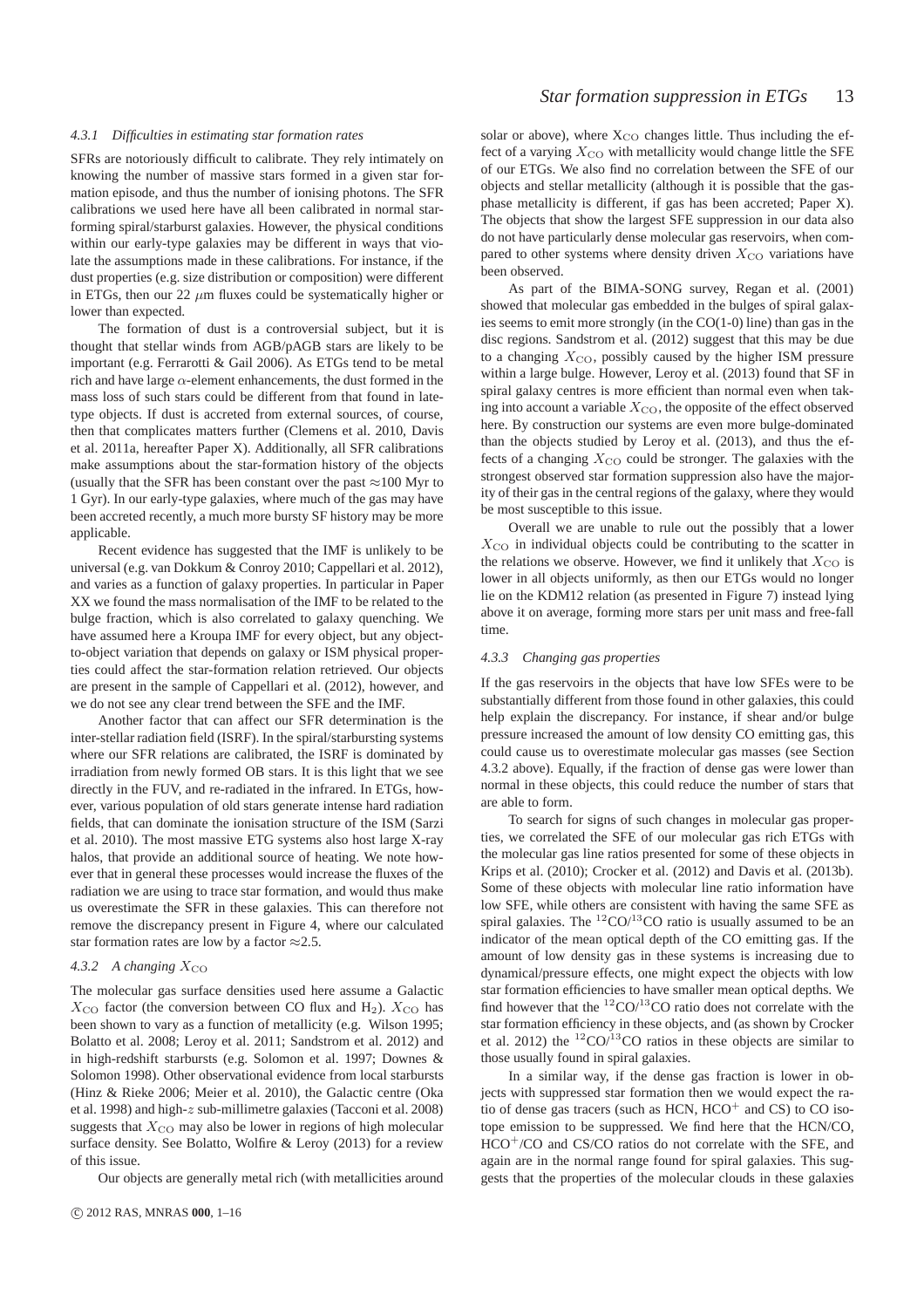are not different in any systematic way that could explain the observed SFE suppression. This is backed up by the analysis in Bayet et al. (2013) and Davis et al. (2013b), who found the gas in these ETGs has similar physical properties (density, temperature) to gas in normal spiral galaxies and the Milky Way.

# **4.4 Dynamically regulated star formation**

In Section 4.3 we discussed the possibility that the low star formation efficiency we observe in these objects could be an artefact of changing gas properties, or the difficulty of estimating star formation rates and molecular gas masses. We find no evidence that definitively points to such a solution for this discrepancy. Indeed, one of the strongest arguments against such solutions are that they do not adequately explain the systematic behaviour of the star formation efficiency as a function of galaxy dynamics. In this section we discuss the possibility that these dynamical effects play a dominant role in regulating star formation in this sample of fast-rotating ETGs.

We showed above that one can obtain a single star-formation relation that fits ETGs, low and high-redshift spiral/starburst galaxies and galactic clouds, if you normalise the gas density by the local free-fall time, as shown in Figure 7. Our ETGs are constant with using up  $\approx$ 1% of their gas per local free-fall time, and the scatter around this relation is reasonably low.

Despite this, Figure C1 in Appendix C shows that once again, additional parameters correlate with the scatter seen around the KDM12 relation. The shape of the potential  $(\beta)$  and relative gas extent all correlate with the ratio of the depletion time to the free-fall time. If the gas velocity dispersion, or average cloud mass, which we have assumed to be constant, change systematically with these properties then this could lead to these dependancies.

We briefly discussed above the possible importance of shear. Shear induced by galactic rotation acts to prevent gravitational collapse of gas clouds, which will increase the Jeans mass required for them to become bound, potential influencing the mean cloud density (Toomre 1964). In addition, strong shear that pulls clouds apart, or an increased presence of hot gas in galaxy centres could increase gas velocity dispersions. A similar correlation between shear and specific star formation rate has been found in the discs of some spiral galaxies (Seigar 2005), suggesting this process may be important (however, it should be mentioned that shear appears to matter little in Milky Way star-forming regions and some spiral objects Dib et al. 2012; Meidt et al. 2013).

KDM12 also present an alternative prescription for calculating the free-fall time, that assumes that star formation is regulated by the dynamical stability of a continuous disc of gas, which globally should have a Toomre Q parameter (Toomre 1964) of  $\approx$ 1. In this case dynamical time and  $\beta$  enter the equation for free-fall time directly. In Figure C1 we do not use this formalism, as GMC timescales dominate, but the remaining correlations with these parameters suggest the global stability of the disc could still be important.

# **5 Conclusions**

In this paper we presented star formation rates for the (fastrotating) molecule-rich ATLAS3D early-type galaxies, derived from *WISE* 22  $\mu$ m and *GALEX* FUV data. We first recalibrated the relation between  $K_s$ -band luminosity and 22  $\mu$ m emission for our large sample of CO non-detected ETGs, to allow subtraction of 22  $\mu$ m emission from circumstellar material around old stars. The emission from CO non-detected galaxies can vary by almost half an order of magnitude between objects of the same stellar mass. AGN activity

and galaxies with younger stellar populations  $( $4 \text{ Gyr}$ )$  contribute to this scatter, but do not dominate it. We were unable to reproduce claimed correlations between stellar metallicity and the scatter in this relation, and thus the astrophysical driver of the majority of the scatter remains unknown.

Once the contribution from old stars has been removed, we found SFRs between  $\approx$ 0.01 and 3  $M_{\odot}$  yr<sup>-1</sup>, and SFR surface densities ranging from ≈0.004 to 18.75  $M_{\odot}$  yr<sup>-1</sup> kpc<sup>-2</sup>. The median SFR for our molecular gas-rich ETGs is ≈0.15  $M_{\odot}$  yr<sup>-1</sup>, and the median SFR surface density is 0.06  $M_{\odot}$  yr<sup>-1</sup> kpc<sup>-2</sup>. Almost all molecule-rich ETGs have higher SFR surface densities than the disk of the average spiral galaxy, but similar to spiral galaxy centres. This is depute many of the galaxies being bulge-dominated, and lying in the red-sequence on an optical colour magnitude diagram. It is thus clear that selecting early-type objects by morphology or optical colour is not a good way to build a sample free from star formation activity, as is often assumed by studies at higher redshifts.

Using these SFRs, we showed that our ETGs fall below the canonical Kennicutt-Schmidt relation, forming on average a factor of ≈2.5 fewer stars per unit molecular gas mass than late-type and starburst galaxies (and a factor of  $\approx$ 20 fewer than high-redshift starbursts). In our study, this difference is mainly driven by galaxies with SFRs below  $\approx 0.3 M_{\odot}$  yr<sup>-1</sup> kpc<sup>-2</sup> (or equivalently cold gas surface densities <300  $M_{\odot}$  pc<sup>-2</sup>). These systems have the majority of their molecular gas concentrated in the inner regions of their host galaxy where the rotation curve is still rising, and shear is high.

A local dynamical star-formation relation (taking into account the local free-fall time within the galaxy disc) reproduces well our observations. Using this relation one can obtain a single star-formation relation, that fits ETGs, Galactic clouds and spiral/starburst galaxies at all redshifts. Despite this, the residuals around the dynamical star-formation relation still correlate with galaxy properties such as the shape of the potential in the inner regions. We postulate that the dynamical stability of the gas may be an important second parameter, that suppresses star formation and causes much of the scatter around the best-fit dynamical starformation relation.

We discussed various mechanisms that can cause this effect, and more generally the difficulties inherent in estimating SFRs and molecular gas masses in these ETGs. A changing  $X_{\rm CO}$  factor could potentially cause the low SFE we observe, but it can not explain why the SFE in our study depends so strongly on dynamical quantities.

It is clear that further study will be required to fully determine the cause of the low SFE in ETGs. Ascertaining what is driving the residuals around the KS and KDM12 law will give us a direct way to probe the physics that regulates star formation. For instance, if variations in cloud properties and gas velocity dispersions are present in the central parts of ETGs, then they can potentially explain some of the SFE trends. Obtaining observational evidence for such variations will require high angular and spectral resolution observations, to resolve individual molecular clouds. Gas-phase metallicity estimates and observations of multiple spectral lines could also be used to determine if the  $X_{\rm CO}$  factor in these objects is systematically different. In addition, studies of the stability of the gas, and comparison with spatially-resolved star-formation relations, will be crucial to determine how changes in galactic conditions affect the physics of star formation.

#### **Acknowledgments**

The research leading to these results has received funding from the European Community's Seventh Framework Programme (/FP7/2007-2013/) under grant agreement No 229517. MC ac-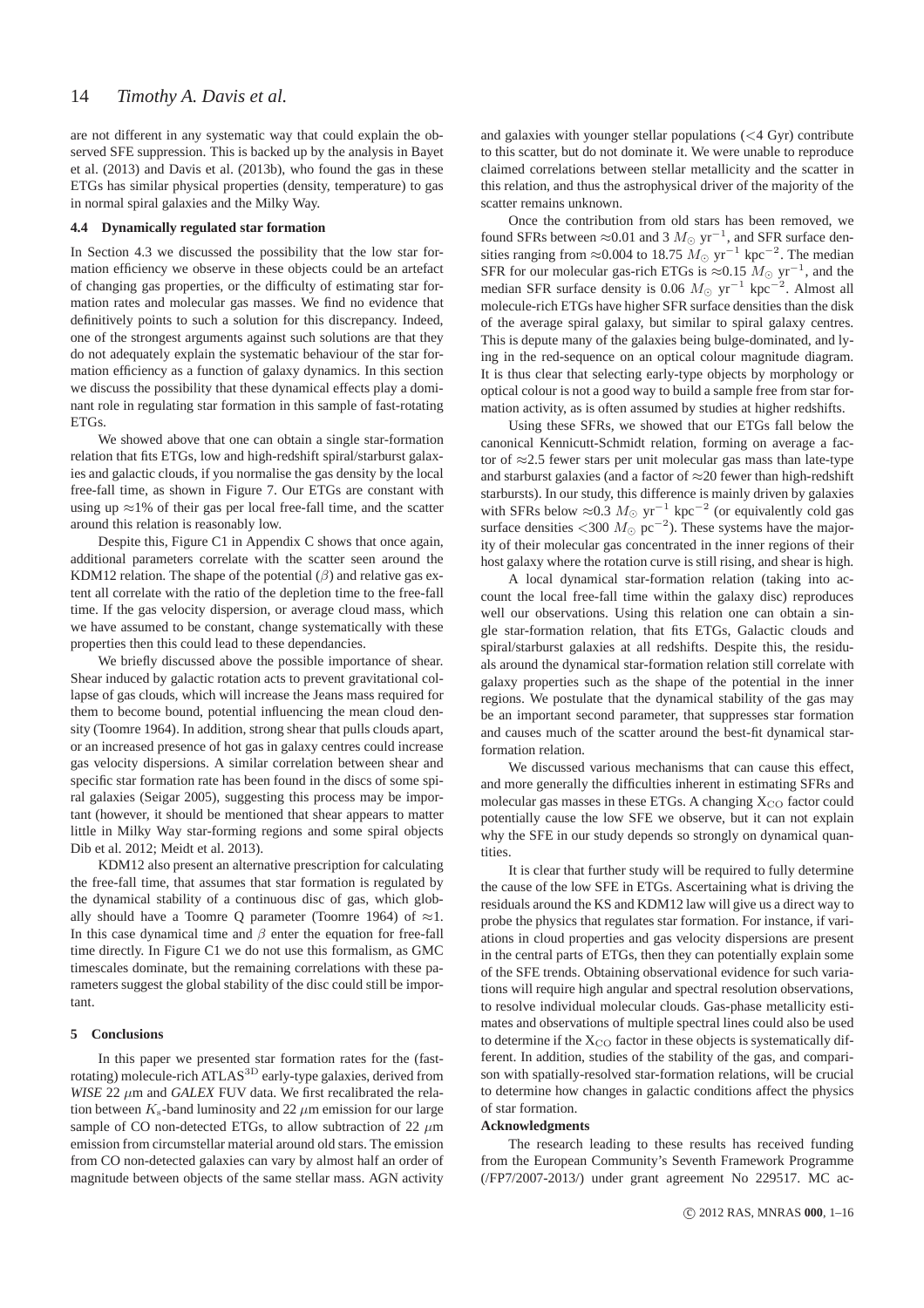knowledges support from a Royal Society University Research Fellowship. This work was supported by the rolling grants Astrophysics at Oxford PP/E001114/1 and ST/H002456/1 and visitors grants PPA/V/S/2002/00553, PP/E001564/1 and ST/H504862/1 from the UK Research Councils. RLD acknowledges travel and computer grants from Christ Church, Oxford and support from the Royal Society in the form of a Wolfson Merit Award 502011.K502/jd. RLD is also grateful for support from the Australian Astronomical Observatory Distinguished Visitors programme, the ARC Centre of Excellence for All Sky Astrophysics, and the University of Sydney during a sabbatical visit. SK acknowledges support from the Royal Society Joint Projects Grant JP0869822. RMcD is supported by the Gemini Observatory, which is operated by the Association of Universities for Research in Astronomy, Inc., on behalf of the international Gemini partnership of Argentina, Australia, Brazil, Canada, Chile, the United Kingdom, and the United States of America. TN and MBois acknowledge support from the DFG Cluster of Excellence 'Origin and Structure of the Universe'. MS acknowledges support from a STFC Advanced Fellowship ST/F009186/1. PS is a NWO/Veni fellow. MBois has received, during this research, funding from the European Research Council under the Advanced Grant Program Num 267399-Momentum. LY acknowledges support from NSF grant AST-1109803. The authors acknowledge financial support from ESO.

This paper is based on observations carried out with the IRAM Thirty Meter Telescope and the CARMA interferometer. IRAM is supported by INSU/CNRS (France), MPG (Germany) and IGN (Spain). Support for CARMA construction was derived from the states of California, Illinois, and Maryland, the James S. McDonnell Foundation, the Gordon and Betty Moore Foundation, the Kenneth T. and Eileen L. Norris Foundation, the University of Chicago, the Associates of the California Institute of Technology, and the National Science Foundation. Ongoing CARMA development and operations are supported by the National Science Foundation under a cooperative agreement, and by the CARMA partner universities. This publication also makes use of data products from the Wide-field Infrared Survey Explorer, which is a joint project of the University of California, Los Angeles, and the Jet Propulsion Laboratory/California Institute of Technology, funded by the National Aeronautics and Space Administration.

This paper has been typeset from a TEX/ LHEX file prepared by the author.

# **REFERENCES**

- Agius N. K. et al., 2013, Monthly Notices of the Royal Astronomical Society, 431, 1929
- Alatalo K. et al., 2011, The Astrophysical Journal, 735, 88
- Alatalo K. et al., 2013, Monthly Notices of the Royal Astronomical Society, 432, 1796
- Athey A., Bregman J., Bregman J., Temi P., Sauvage M., 2002, The Astrophysical Journal, 571, 272
- Bayet E. et al., 2013, Monthly Notices of the Royal Astronomical Society, 432, 1742
- Becker R. H., White R. L., Helfand D. J., 1995, Astrophysical Journal v.450, 450, 559
- Bell E. F. et al., 2012, The Astrophysical Journal, 753, 167
- Bigiel F., Leroy A., Walter F., Brinks E., de Blok W. J. G., Madore B., Thornley M. D., 2008, The Astronomical Journal, 136, 2846 Binney J., Merrifield M., 1998, Galactic astronomy / James Bin-

ney and Michael Merrifield. Princeton

- Bolatto A. D., Leroy A. K., Rosolowsky E., Walter F., Blitz L., 2008, The Astrophysical Journal, 686, 948
- Bolatto A. D., Wolfire M., Leroy A. K., 2013, Annual Review of Astronomy and Astrophysics, 51, 207

Bottinelli L., Gouguenheim L., 1977, Astron. Astrophys., 54, 641

Boyer M. L. et al., 2012, The Astrophysical Journal, 748, 40

- Bureau M. et al., 2011, Monthly Notices of the Royal Astronomical Society, 414, 1887
- Caldu-Primo A., Schruba A., Walter F., Leroy A., Sandstrom K., de Blok W. J. G., Ianjamasimanana R., Mogotsi K. M., 2013, arXiv, 6324
- Calzetti D. et al., 2007, The Astrophysical Journal, 666, 870
- Cappellari M. et al., 2011a, Monthly Notices of the Royal Astronomical Society, 413, 813
- Cappellari M. et al., 2011b, Monthly Notices of the Royal Astronomical Society, 416, 1680
- Cappellari M. et al., 2012, Nature, 484, 485
- Cappellari M. et al., 2013a, Monthly Notices of the Royal Astronomical Society, 432, 1862
- Cappellari M. et al., 2013b, Monthly Notices of the Royal Astronomical Society, 432, 1709
- Ciesla L. et al., 2014, arXiv, 3597
- Clemens M. S. et al., 2010, Astronomy and Astrophysics, 518, L50
- Colbert J. W., Mulchaey J. S., Zabludoff A. I., 2001, The Astronomical Journal, 121, 808
- Combes F., Young L. M., Bureau M., 2007, Monthly Notices of the Royal Astronomical Society, 377, 1795
- Crocker A. et al., 2012, Monthly Notices of the Royal Astronomical Society, 421, 1298
- Crocker A. F., Bureau M., Young L. M., Combes F., 2011, Monthly Notices of the Royal Astronomical Society, 410, 1197
- Daddi E. et al., 2010, The Astrophysical Journal Letters, 714, L118
- Davis T. A. et al., 2013a, Monthly Notices of the Royal Astronomical Society, 429, 534
- Davis T. A. et al., 2011a, Monthly Notices of the Royal Astronomical Society, 417, 882
- Davis T. A., Bayet E., Crocker A., Topal S., Bureau M., 2013b, Monthly Notices of the Royal Astronomical Society, 433, 1659
- Davis T. A., Bureau M., Cappellari M., Sarzi M., Blitz L., 2013c, Nature, 494, 328
- Davis T. A. et al., 2011b, Monthly Notices of the Royal Astronomical Society, 414, 968
- Davis T. A. et al., 2012, Monthly Notices of the Royal Astronomical Society, 426, 1574
- de Zeeuw P. T. et al., 2002, Monthly Notices of the Royal Astronomical Society, 329, 513
- di Serego Alighieri S. et al., 2007, Astronomy and Astrophysics, 474, 851
- Dib S., Helou G., Moore T. J. T., Urquhart J. S., Dariush A., 2012, The Astrophysical Journal, 758, 125
- Dickman R. L., Snell R. L., Schloerb F. P., 1986, The Astrophysical Journal, 309, 326
- Downes D., Solomon P. M., 1998, The Astrophysical Journal, 507, 615
- Elmegreen B. G., 1997, Revista Mexicana de Astronomia y Astrofisica Serie de Conferencias, 6, 165
- Emsellem E. et al., 2011, Monthly Notices of the Royal Astronomical Society, 414, 888
- Ferrarotti A. S., Gail H. P., 2006, Astronomy and Astrophysics,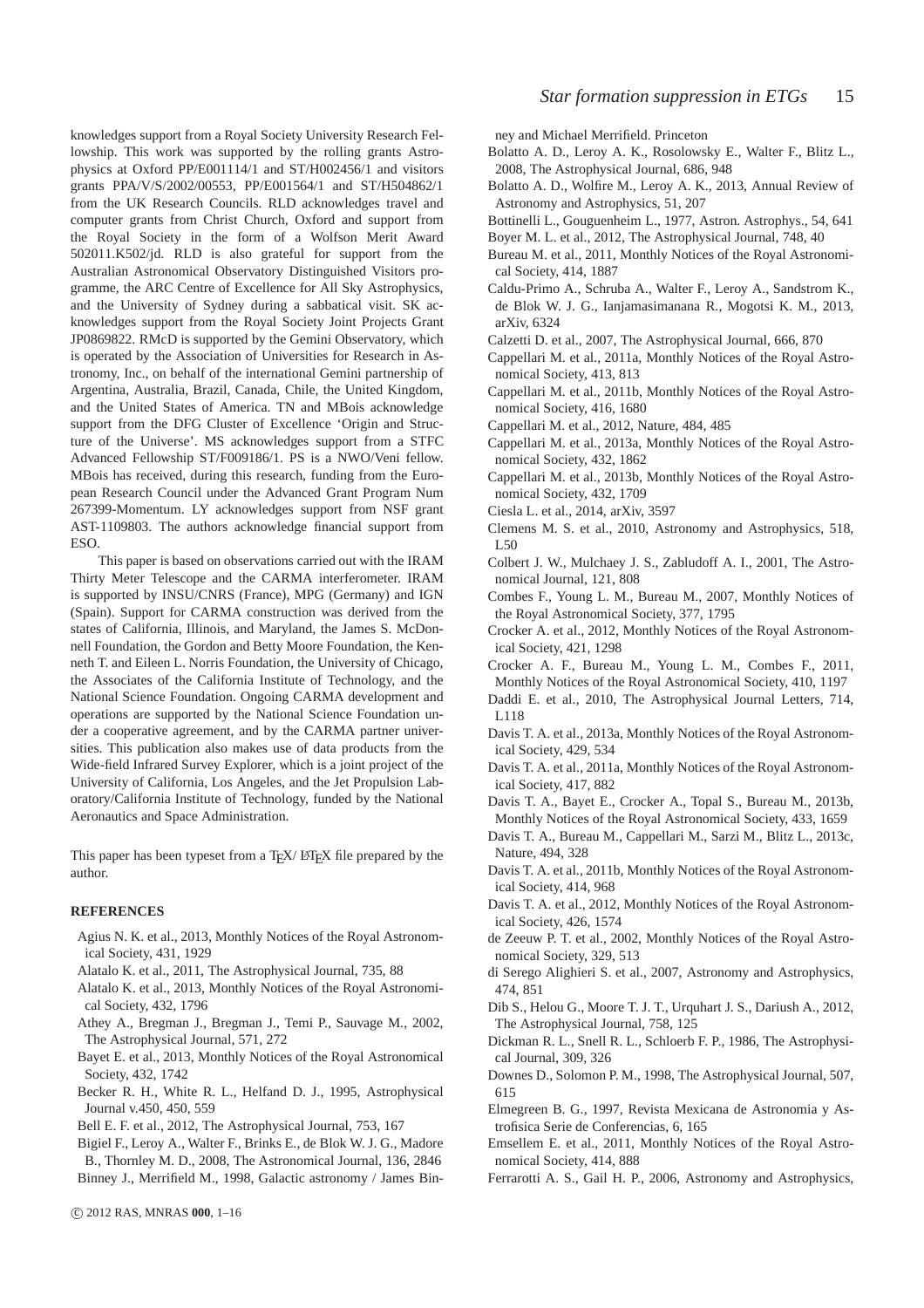447, 553

- Genzel R. et al., 2012, The Astrophysical Journal, 746, 69
- Genzel R. et al., 2010, Monthly Notices of the Royal Astronomical Society, 407, 2091
- Gil de Paz A. et al., 2007, The Astrophysical Journal Supplement Series, 173, 185
- Grossi M. et al., 2009, Astronomy and Astrophysics, 498, 407
- Hao C.-N., Kennicutt R. C., Johnson B. D., Calzetti D., Dale D. A., Moustakas J., 2011, The Astrophysical Journal, 741, 124
- Herwig F., 2005, Annual Review of Astronomy and Astrophysics, 43, 435
- Hinz J. L., Rieke G. H., 2006, The Astrophysical Journal, 646, 872
- Hirashita H., 2010, Monthly Notices of the Royal Astronomical Society: Letters, 407, L49
- Jarrett T. H., Chester T., Cutri R., Schneider S., Skrutskie M., Huchra J. P., 2000, The Astronomical Journal, 119, 2498
- Kaviraj S. et al., 2007, The Astrophysical Journal Supplement Series, 173, 619
- Kennicutt R. C., 1998, Astrophysical Journal v.498, 498, 541
- Knapp G. R., Guhathakurta P., Kim D.-W., Jura M. A., 1989, The Astrophysical Journal Supplement Series, 70, 329
- Knapp G. R., Turner E. L., Cunniffe P. E., 1985, Astronomical Journal (ISSN 0004-6256), 90, 454
- Krajnović D. et al., 2011, Monthly Notices of the Royal Astronomical Society, 414, 2923
- Krips M., Crocker A. F., Bureau M., Combes F., Young L. M., 2010, Monthly Notices of the Royal Astronomical Society, 407, 2261
- Kron R. G., 1980, Astrophysical Journal Supplement Series, 43, 305
- Kroupa P., 2001, Monthly Notices of the Royal Astronomical Society, 322, 231
- Kruijssen J. M. D., Longmore S. N., Elmegreen B. G., Murray N., Bally J., Testi L., Kennicutt R. C. J., 2013, arXiv, 6286
- Krumholz M. R., Dekel A., McKee C. F., 2012, The Astrophysical Journal, 745, 69
- Leroy A. K. et al., 2011, The Astrophysical Journal, 737, 12
- Leroy A. K. et al., 2013, The Astronomical Journal, 146, 19
- Longmore S. N. et al., 2013, Monthly Notices of the Royal Astronomical Society, 429, 987
- Martig M., Bournaud F., Teyssier R., Dekel A., 2009, The Astrophysical Journal, 707, 250
- Martig M. et al., 2013, Monthly Notices of the Royal Astronomical Society, 432, 1914
- Mathews W. G., Temi P., Brighenti F., Amblard A., 2013, The Astrophysical Journal, 768, 28
- Matsuura M. et al., 2011, Science, 333, 1258
- Meidt S. E. et al., 2013, arXiv, 7910
- Meier D. S., Turner J. L., Beck S. C., Gorjian V., Tsai C.-W., Van Dyk S. D., 2010, The Astronomical Journal, 140, 1294
- Momose R. et al., 2013, The Astrophysical Journal Letters, 772, L13
- Morganti R. et al., 2006, Monthly Notices of the Royal Astronomical Society, 371, 157
- Oka T., Hasegawa T., Hayashi M., Handa T., Sakamoto S., 1998, Astrophysical Journal v.493, 493, 730
- Oosterloo T. et al., 2010, Monthly Notices of the Royal Astronomical Society, 409, 500
- Regan M. W., Thornley M. D., Helfer T. T., Sheth K., Wong T., Vogel S. N., Blitz L., Bock D. C.-J., 2001, The Astrophysical Journal, 561, 218
- Rujopakarn W. et al., 2010, The Astrophysical Journal, 718, 1171
- Saintonge A. et al., 2011, Monthly Notices of the Royal Astronomical Society, 415, 61
- Saintonge A. et al., 2012, The Astrophysical Journal, 758, 73
- Salim S., Rich R. M., 2010, The Astrophysical Journal Letters, 714, L290
- Sandstrom K. M. et al., 2012, arXiv, 1208
- Sarzi M. et al., 2013, Monthly Notices of the Royal Astronomical Society, 432, 1845
- Sarzi M. et al., 2010, Monthly Notices of the Royal Astronomical Society, 402, 2187
- Schlegel D. J., Finkbeiner D. P., Davis M., 1998, Astrophysical Journal v.500, 500, 525
- Schmidt M., 1959, Astrophysical Journal, 129, 243
- Seigar M. S., 2005, Monthly Notices of the Royal Astronomical Society: Letters, 361, L20
- Sellgren K., 1984, Astrophysical Journal, 277, 623
- Serra P. et al., 2012, Monthly Notices of the Royal Astronomical Society, 422, 1835
- Shapiro K. L. et al., 2010, Monthly Notices of the Royal Astronomical Society, 402, 2140
- Shi F., Kong X., Wicker J., Chen Y., Gong Z.-Q., Fan D.-X., 2012, Journal of Astrophysics and Astronomy, 33, 213
- Silk J., 1997, Astrophysical Journal v.481, 481, 703
- Skrutskie M. F. et al., 2006, The Astronomical Journal, 131, 1163
- Smith M. W. L. et al., 2012, The Astrophysical Journal, 748, 123
- Solomon P. M., Downes D., Radford S. J. E., Barrett J. W., 1997, Astrophysical Journal v.478, 478, 144
- Tacconi L. J. et al., 2008, The Astrophysical Journal, 680, 246
- Temi P., Brighenti F., Mathews W. G., 2005, The Astrophysical Journal, 635, L25
- Temi P., Brighenti F., Mathews W. G., 2009, The Astrophysical Journal, 695, 1
- Toomre A., 1964, Astrophys. J., 139, 1217
- van Dokkum P. G., Conroy C., 2010, Nature, 468, 940
- Wei L. H., Vogel S. N., Kannappan S. J., Baker A. J., Stark D. V., Laine S., 2010, The Astrophysical Journal, 725, L62
- Welch G. A., Sage L. J., Young L. M., 2010, The Astrophysical Journal, 725, 100
- Wilson C. D., 1995, Astrophysical Journal Letters v.448, 448, L97 Wong T., Blitz L., 2002, The Astrophysical Journal, 569, 157
- Wright E. L. et al., 2010, The Astronomical Journal, 140, 1868
- Wu H., Cao C., Hao C.-N., Liu F.-S., Wang J.-L., Xia X.-Y., Deng Z.-G., Young C. K.-S., 2005, The Astrophysical Journal, 632, L79
- Yi S. K., 2008, Hot Subdwarf Stars and Related Objects ASP Conference Series, 392, 3
- Yi S. K. et al., 2005, The Astrophysical Journal, 619, L111
- Young J. S., Allen L., Kenney J. D. P., Lesser A., Rownd B., 1996, Astronomical Journal v.112, 112, 1903
- Young J. S., Scoville N. Z., 1991, IN: Annual review of astronomy and astrophysics. Vol. 29 (A92-18081 05-90). Palo Alto, 29, 581
- Young L. M. et al., 2011, Monthly Notices of the Royal Astronomical Society, 688

# **A Passive sample**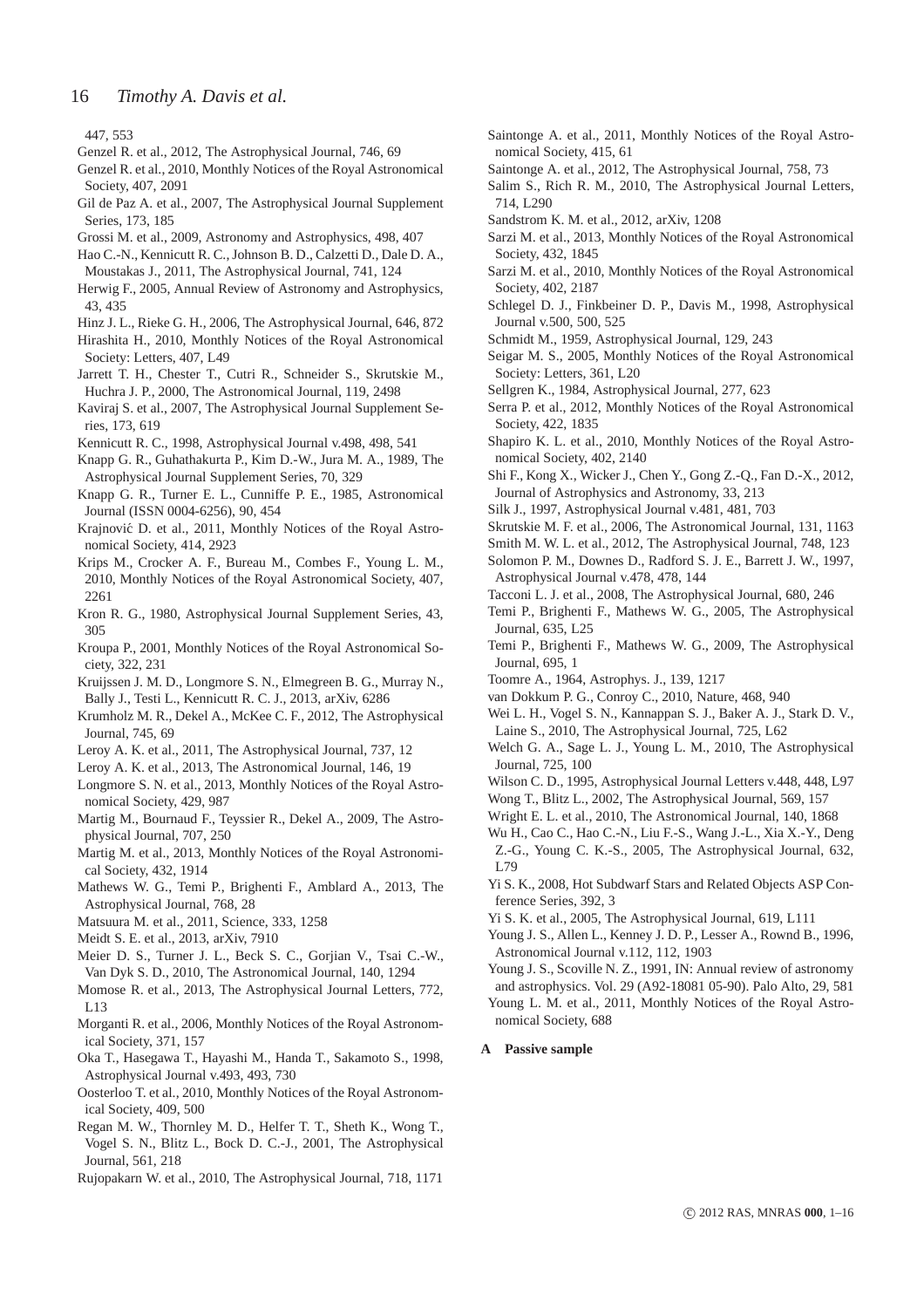Table A1. Properties of the CO non-detected ETG sample used in this work.

| Galaxy         | $L_{Ks}$                                     | $L_{22\mu m,obs}$                                                            | Outlier        | Galaxy          | $\overline{L}_{Ks}$ | $\rm L_{22\mu m,obs}$ | Outlier     |
|----------------|----------------------------------------------|------------------------------------------------------------------------------|----------------|-----------------|---------------------|-----------------------|-------------|
|                | $\log(\ensuremath{\mathrm{L}_\odot}\xspace)$ | $log(ergs s-1)$                                                              |                |                 | $log(L_{\odot})$    | $log(ergs s^{-1})$    |             |
| (1)            | (2)                                          | (3)                                                                          | (4)            | (1)             | (2)                 | (3)                   | (4)         |
| IC0560         | 10.15                                        | 41.39                                                                        | $\mathbf X$    | <b>NGC3674</b>  | 10.60               | 40.80                 |             |
| <b>IC0598</b>  | 10.35                                        | 41.27                                                                        | $\mathbf X$    | <b>NGC3694</b>  | 10.25               | 41.90                 | $\mathbf X$ |
| IC3631         | 10.12                                        | 40.90                                                                        | L,             | <b>NGC3757</b>  | 10.17               | 40.38                 |             |
|                | 10.52                                        | 40.93                                                                        |                | <b>NGC3796</b>  | 10.05               | 40.68                 |             |
| <b>NGC0448</b> |                                              |                                                                              |                | <b>NGC3941</b>  | 10.54               | 41.02                 |             |
| <b>NGC0474</b> | 10.88                                        | 41.05                                                                        |                |                 |                     |                       |             |
| <b>NGC0502</b> | 10.53                                        | 40.77                                                                        |                | <b>NGC3945</b>  | 11.04               | 41.53                 |             |
| <b>NGC0516</b> | 10.20                                        | 40.62                                                                        |                | <b>NGC3998</b>  | 10.64               | 41.74                 | $\mathbf X$ |
| <b>NGC0525</b> | 10.06                                        | 40.81                                                                        |                | <b>NGC4026</b>  | 10.52               | 40.94                 |             |
| <b>NGC0661</b> | 10.59                                        | 40.93                                                                        |                | <b>NGC4078</b>  | 10.51               | 41.18                 |             |
| <b>NGC0680</b> | 10.98                                        | 41.37                                                                        |                | <b>NGC4143</b>  | 10.55               | 41.27                 |             |
| <b>NGC0821</b> | 10.91                                        | 41.34                                                                        |                | <b>NGC4168</b>  | 10.92               | 41.41                 |             |
| <b>NGC0936</b> | 11.25                                        | 41.66                                                                        |                | <b>NGC4179</b>  | 10.58               | 40.68                 |             |
| <b>NGC1023</b> | 10.92                                        | 41.36                                                                        |                | <b>NGC4191</b>  | 10.55               | 41.06                 |             |
|                |                                              |                                                                              |                | <b>NGC4215</b>  | 10.68               | 41.06                 |             |
| <b>NGC1121</b> | 10.39                                        | 40.63                                                                        |                | <b>NGC4233</b>  | 10.86               | 41.49                 |             |
| <b>NGC1248</b> | 10.47                                        | 40.99                                                                        |                |                 |                     |                       |             |
| <b>NGC1289</b> | 10.70                                        | 41.28                                                                        |                | <b>NGC4251</b>  | 10.78               | 41.36                 |             |
| <b>NGC2481</b> | 10.66                                        | 41.40                                                                        |                | <b>NGC4255</b>  | 10.51               | 40.88                 |             |
| <b>NGC2549</b> | 10.28                                        | 40.91                                                                        |                | <b>NGC4261</b>  | 11.38               | 42.01                 |             |
| <b>NGC2577</b> | 10.68                                        | 41.32                                                                        |                | <b>NGC4262</b>  | 10.35               | 40.71                 |             |
| <b>NGC2592</b> | 10.46                                        | 40.76                                                                        |                | <b>NGC4264</b>  | 10.51               | 40.96                 |             |
| <b>NGC2679</b> | 10.44                                        | 41.00                                                                        |                | <b>NGC4267</b>  | 10.58               | 40.64                 |             |
| <b>NGC2695</b> | 10.77                                        |                                                                              |                | <b>NGC4278</b>  | 10.83               | 41.38                 |             |
|                |                                              | 41.11                                                                        |                | <b>NGC4281</b>  | 10.92               | 41.82                 |             |
| <b>NGC2698</b> | 10.64                                        | 41.15                                                                        |                |                 |                     |                       | $\mathbf X$ |
| <b>NGC2699</b> | 10.40                                        | 40.80                                                                        |                | <b>NGC4339</b>  | 10.31               | 40.35                 |             |
| <b>NGC2778</b> | 10.20                                        | 40.58                                                                        |                | <b>NGC4340</b>  | 10.52               | 40.87                 |             |
| <b>NGC2852</b> | 10.18                                        | 40.61                                                                        |                | <b>NGC4342</b>  | 10.14               | 40.54                 |             |
| <b>NGC2859</b> | 10.96                                        | 41.32                                                                        |                | <b>NGC4346</b>  | 10.33               | 40.77                 |             |
| <b>NGC2880</b> | 10.50                                        | 40.70                                                                        |                | <b>NGC4350</b>  | 10.56               | 41.13                 |             |
| <b>NGC2950</b> | 10.48                                        | 41.01                                                                        |                | <b>NGC4365</b>  | 11.40               | 41.49                 |             |
| <b>NGC2962</b> | 10.92                                        | 41.60                                                                        |                | <b>NGC4371</b>  | 10.69               | 41.18                 |             |
|                |                                              |                                                                              |                | <b>NGC4374</b>  | 11.36               | 41.81                 |             |
| <b>NGC2974</b> | 10.76                                        | 41.83                                                                        | $\mathbf X$    | <b>NGC4377</b>  | 10.28               | 41.26                 | $\mathbf X$ |
| <b>NGC3098</b> | 10.40                                        | 40.99                                                                        | $\overline{a}$ |                 |                     |                       |             |
| <b>NGC3193</b> | 11.16                                        | 41.39                                                                        | ÷              | <b>NGC4379</b>  | 10.21               | 40.52                 |             |
| <b>NGC3226</b> | 10.61                                        | 41.45                                                                        | $\mathbf X$    | <b>NGC4382</b>  | 11.36               | 41.78                 |             |
| <b>NGC3230</b> | 10.98                                        | 41.39                                                                        | L,             | <b>NGC4387</b>  | 10.16               | 40.51                 |             |
| <b>NGC3248</b> | 10.28                                        | 40.36                                                                        |                | <b>NGC4406</b>  | 11.33               | 41.73                 |             |
| <b>NGC3301</b> | 10.62                                        | 41.54                                                                        | $\mathbf X$    | <b>NGC4417</b>  | 10.46               | 41.03                 |             |
| <b>NGC3377</b> | 10.42                                        | 40.90                                                                        | $\overline{a}$ | <b>NGC4434</b>  | 10.33               | 40.80                 |             |
| <b>NGC3379</b> | 10.83                                        | 41.17                                                                        |                | <b>NGC4442</b>  | 10.76               | 41.29                 |             |
| <b>NGC3384</b> | 10.72                                        | 41.06                                                                        |                | <b>NGC4458</b>  | 10.02               | 40.26                 |             |
|                |                                              |                                                                              |                | <b>NGC4461</b>  | 10.54               | 40.77                 |             |
| <b>NGC3412</b> | 10.33                                        | 40.48                                                                        |                |                 |                     |                       |             |
| <b>NGC3414</b> | 10.90                                        | 41.48                                                                        |                | <b>NGC4472</b>  | 11.62               | 41.85                 |             |
| <b>NGC3457</b> | 10.07                                        | 40.42                                                                        |                | <b>NGC4473</b>  | 10.82               | 41.15                 |             |
| <b>NGC3458</b> | 10.56                                        | 40.95                                                                        |                | <b>NGC4474</b>  | 10.22               | 40.87                 |             |
| <b>NGC3499</b> | 10.06                                        | 40.90                                                                        | $\mathbf X$    | NGC4478         | 10.43               | 40.90                 |             |
| <b>NGC3530</b> | 10.11                                        | 40.62                                                                        |                | NGC4483         | 10.05               | 40.37                 |             |
| <b>NGC3605</b> | 10.04                                        | 40.52                                                                        |                | <b>NGC4486</b>  | 11.46               | 42.07                 |             |
| <b>NGC3608</b> | 10.77                                        | 40.99                                                                        |                | <b>NGC4486A</b> | 10.04               | 40.55                 |             |
| <b>NGC3610</b> | 10.79                                        | 41.28                                                                        |                | <b>NGC4489</b>  | 9.95                | 40.13                 |             |
|                |                                              |                                                                              |                | <b>NGC4494</b>  | 10.96               | 41.31                 |             |
| <b>NGC3613</b> | 11.02                                        | 41.06                                                                        |                |                 |                     |                       |             |
| <b>NGC3630</b> | 10.58                                        | 40.96                                                                        |                | <b>NGC4503</b>  | 10.60               | 40.90                 |             |
| <b>NGC3640</b> | 11.15                                        | 41.73                                                                        |                | NGC4521         | 10.88               | 41.55                 |             |
| NGC3641        | 10.05                                        | 40.38                                                                        |                | NGC4528         | 10.13               | 40.14                 |             |
| <b>NGC3648</b> | 10.54                                        | 41.03                                                                        |                | NGC4546         | 10.63               | 41.25                 |             |
| <b>NGC3658</b> | 10.69                                        | 41.46                                                                        |                | <b>NGC4550</b>  | 10.22               | 40.60                 |             |
|                |                                              | <i>Notes:</i> Column one lists the name of the galaxy. Column 2 contains the |                | NGC4551         | 10.18               | 40.35                 |             |
|                |                                              | $Ks$ band luminosity of the galaxy, calculated using the 2MASS total         |                | NGC4552         | 11.03               | 41.37                 |             |
|                |                                              |                                                                              |                | NGC4564         | 10.54               | 41.19                 |             |
|                |                                              | $K_s$ -band magnitude and the distance to these objects as in Paper I, and   |                |                 | 10.70               |                       |             |
|                |                                              | assuming that the absolute magnitude of the Sun at $K_s$ -band is 3.28 mag   |                | NGC4570         |                     | 41.35                 |             |
|                |                                              | (Binney & Merrifield 1998). Column 3 contains the WISE 22 $\mu$ m lumi-      |                | NGC4578         | 10.38               | 41.01                 |             |
|                |                                              | nosity of the galaxy, calculated as described in Section 2, once again us-   |                | NGC4608         | 10.49               | 41.00                 |             |
|                |                                              | ing the distances from Paper I. Column 4 lists galaxies that were flagged    |                | <b>NGC4612</b>  | 10.33               | 40.67                 |             |

NGC4621 10.97 41.29<br>NGC4623 10.01 40.87

NGC4623 10.01 40.87 x

ing the distances from Paper I. Column 4 lists galaxies that were flagged as outliers in our survival analysis fit (marked with an 'x') . These objects are likely to have a molecular ISM and star-formation but were not detected in CO, probably due to the fixed flux limit of our survey. c 2012 RAS, MNRAS **000**, 1–16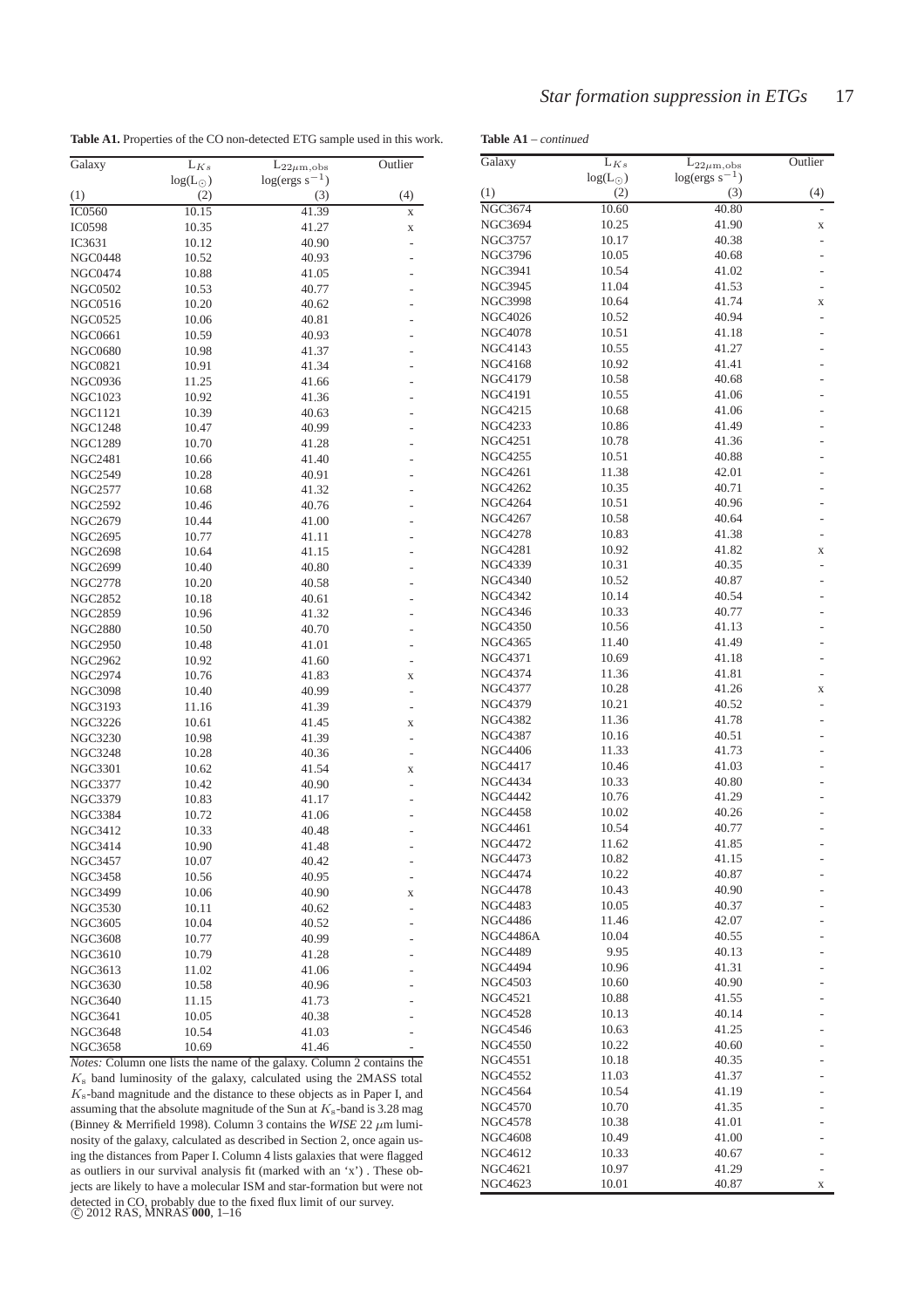# 18 *Timothy A. Davis et al.*

**Table A1** – *continued*

| Galaxy          |                                        |                                          | Outlier                  |
|-----------------|----------------------------------------|------------------------------------------|--------------------------|
|                 | $\mathcal{L}_{Ks}$<br>$log(L_{\odot})$ | $\rm L_{22\mu m,obs}$<br>$log(ergs s-1)$ |                          |
| (1)             |                                        |                                          |                          |
|                 | (2)                                    | (3)                                      | (4)                      |
| <b>NGC4624</b>  | 10.78                                  | 40.54                                    |                          |
| <b>NGC4636</b>  | 11.06                                  | 41.65                                    |                          |
| <b>NGC4638</b>  | 10.52                                  | 40.87                                    |                          |
| <b>NGC4649</b>  | 11.50                                  | 42.38                                    | X                        |
| <b>NGC4660</b>  | 10.39                                  | 40.92                                    |                          |
| <b>NGC4690</b>  | 10.50                                  | 41.12                                    |                          |
| <b>NGC4697</b>  | 10.88                                  | 41.20                                    |                          |
| <b>NGC4754</b>  | 10.77                                  | 41.18                                    |                          |
| <b>NGC4762</b>  | 11.10                                  | 41.79                                    |                          |
| <b>NGC4803</b>  | 10.22                                  | 40.71                                    |                          |
| <b>NGC5103</b>  | 10.26                                  | 40.77                                    |                          |
| <b>NGC5198</b>  | 10.95                                  | 41.24                                    |                          |
| <b>NGC5308</b>  | 10.96                                  | 41.09                                    |                          |
| <b>NGC5322</b>  | 11.42                                  | 41.96                                    |                          |
| NGC5353         | 11.36                                  | 41.96                                    | $\overline{a}$           |
| <b>NGC5355</b>  | 10.27                                  | 41.15                                    | X                        |
| <b>NGC5422</b>  | 10.79                                  | 41.06                                    |                          |
| NGC5473         | 11.01                                  | 41.52                                    |                          |
| <b>NGC5475</b>  | 10.46                                  | 41.19                                    |                          |
| <b>NGC5485</b>  | 10.76                                  | 41.36                                    |                          |
| <b>NGC5493</b>  | 11.11                                  | 41.49                                    |                          |
| <b>NGC5500</b>  | 10.08                                  | 40.57                                    |                          |
| <b>NGC5507</b>  | 10.59                                  | 40.97                                    |                          |
| <b>NGC5557</b>  | 11.26                                  | 41.49                                    |                          |
| <b>NGC5574</b>  | 10.23                                  | 40.95                                    |                          |
| <b>NGC5576</b>  | 10.97                                  | 41.17                                    |                          |
| <b>NGC5582</b>  | 10.62                                  | 40.97                                    |                          |
| <b>NGC5611</b>  | 10.19                                  | 40.55                                    |                          |
| <b>NGC5631</b>  | 10.79                                  | 41.47                                    |                          |
| <b>NGC5638</b>  | 10.83                                  | 41.24                                    |                          |
| <b>NGC5687</b>  | 10.60                                  | 41.03                                    |                          |
| <b>NGC5770</b>  | 10.17                                  | 40.50                                    | $\overline{a}$           |
| <b>NGC5813</b>  | 11.35                                  | 41.79                                    |                          |
| <b>NGC5831</b>  | 10.79                                  | 41.12                                    |                          |
| <b>NGC5838</b>  | 10.96                                  | 41.65                                    |                          |
| <b>NGC5839</b>  | 10.32                                  | 40.68                                    |                          |
| <b>NGC5845</b>  | 10.48                                  | 40.99                                    |                          |
| <b>NGC5846</b>  | 11.32                                  | 41.58                                    |                          |
| <b>NGC5854</b>  |                                        | 41.25                                    |                          |
| <b>NGC5864</b>  | 10.63<br>10.76                         | 41.18                                    |                          |
| <b>NGC5869</b>  | 10.62                                  |                                          |                          |
|                 |                                        | 40.97                                    |                          |
| <b>NGC6010</b>  | 10.72                                  | 41.23                                    |                          |
| NGC6017         | 10.32                                  | 41.44                                    | X                        |
| <b>NGC6149</b>  | 10.35                                  | 41.02                                    |                          |
| <b>NGC6278</b>  | 10.99                                  | 41.43                                    |                          |
| <b>NGC6547</b>  | 10.75                                  | 41.03                                    |                          |
| <b>NGC6548</b>  | 10.59                                  | 42.04                                    | X                        |
| <b>NGC6703</b>  | 10.85                                  | 41.23                                    |                          |
| <b>NGC7280</b>  | 10.44                                  | 40.98                                    |                          |
| <b>NGC7332</b>  | 10.81                                  | 41.38                                    |                          |
| <b>NGC7457</b>  | 10.26                                  | 40.68                                    | $\overline{\phantom{0}}$ |
| PGC016060       | 10.37                                  | 41.73                                    | X                        |
| PGC042549       | 10.40                                  | 41.36                                    | X                        |
| PGC051753       | 10.08                                  | 40.53                                    |                          |
| PGC054452       | 9.95                                   | 40.31                                    |                          |
| <b>UGC04551</b> | 10.48                                  | 40.54                                    |                          |
| <b>UGC06062</b> | 10.44                                  | 41.12                                    | -                        |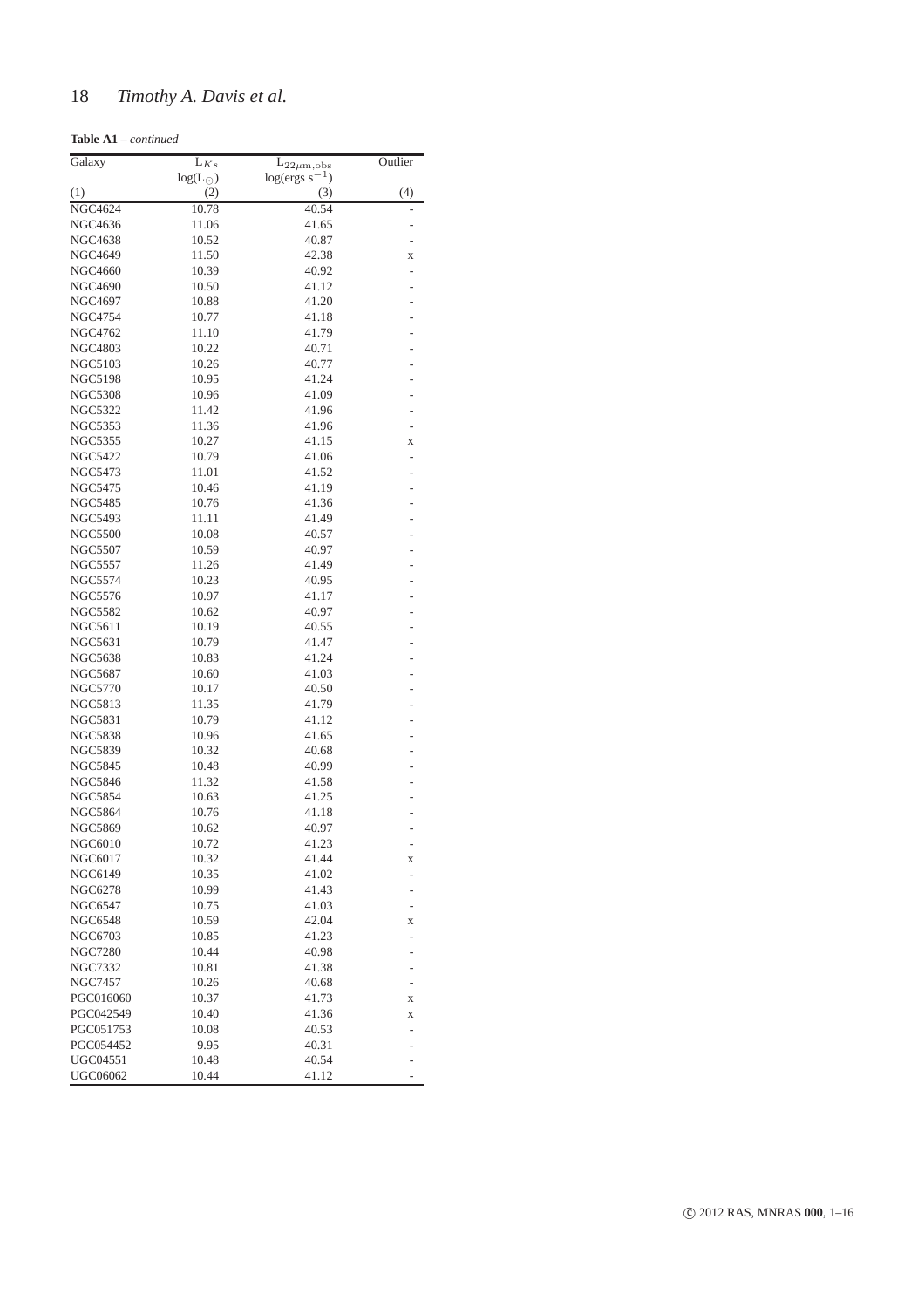

Figure C1. As in Figure 8 (panels a & c), but with gas depletion times normalised by the local free-fall time, calculated as described in Krumholz, Dekel & McKee (2012). This shows that residual dependancies on galaxy dynamics remain when normalising by the free-fall time alone.

- **B Constant star formation efficiency star-formation relations**
- **C Residuals around dynamical star-formation relations**